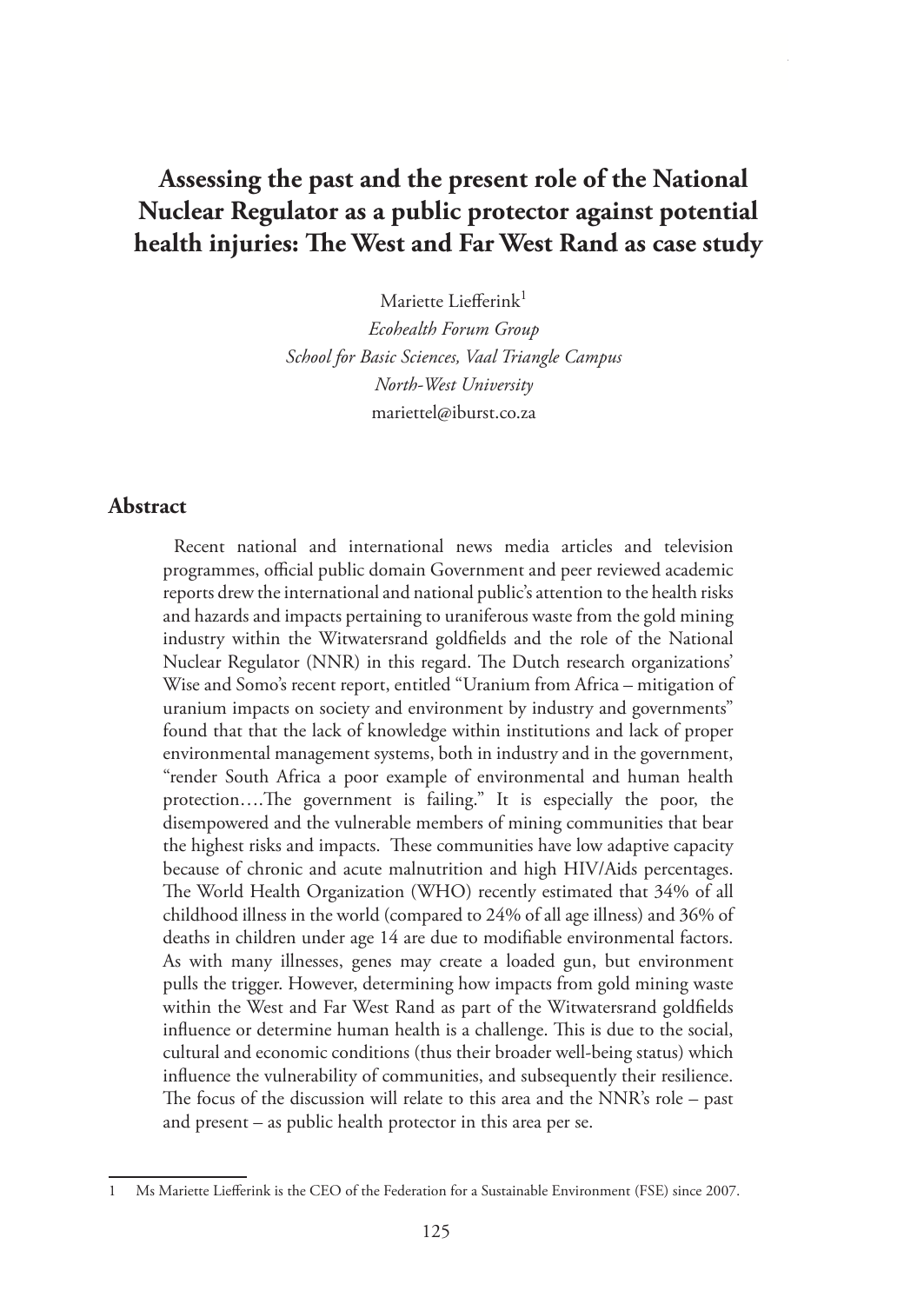**Keywords:** National Nuclear Regulator; Far West Rand; Witwatersrand; Gold mining; Environmental pollution; Environmental health; Human health.

#### **Introduction**

The recent Greenpeace Report, entitled *"True cost of nuclear power in South Africa*", dated August, 2011 highlighted the inability and unwillingness of the National Nuclear Regulator to regulate mining waste outside mine property and to conduct epidemiological studies in order to quantify the health risks and impacts upon mining communities.2 The National Nuclear Regulator is the organ of state mandated by the South African Government, in terms of the National Nuclear Regulator Act (47 of 1999) to protect the public from nuclear damage.3

The National Nuclear Regulator (NNR) is not strictly a government body and obtains 80% of its funding from operators (e.g. the mining industry, Nuclear Energy Corporation of South Africa, Eskom, etc.) and 20% of its funding from the South African Treasury. It is an advisory board to the Ministry of Energy. The NNR provides the Certificates of Registration (CoR) to the mining companies, in which issues such as safety for workforce, materials, transport, and environment, are described. The NNR, being responsible for radiation protection, is obliged to carry out monitoring programmes at all the mines who deal with radioactive materials. $4$ 

The NNR was called upon, in terms of the Water Research Commission Report, entitled "An Assessment of Sources, Pathways, Mechanisms and Risks of Current and Potential Future Pollution of Water and Sediments in Gold-Mining Areas of the Wonderfonteinspruit Catchment,"5 dated 2006, in terms of the NNR Report, entitled "Radiological Impacts of the Mining Activities to the Public in the Wonderfonteinspruit Catchment Area", dated the 12<sup>th</sup> of

<sup>2</sup> Greenpeace, Report, R Teule (Ed.), "The true cost of nuclear power in South Africa", 2011, p. 23.

<sup>3</sup> "Nuclear damage" means "any injury to or the death or any sickness or disease of a person or other damage, including any damage to or any loss of use of property or damage to the environment, which arises out of, or results from or is attributable to, the ionizing radiation associated with a nuclear installation, nuclear vessel or action." National Nuclear Regulator Act, 1999. No 47 of 1999, Section 5.

<sup>4</sup> Somo & Wise. A joined report by Wise and Somo, "Uranium from Africa. Mitigation of uranium mining impacts on society and environment by industry and governments", ISBN: 978-90-71284-82-3, Report number, June 2011, p. 89.

<sup>5</sup> H Coetzee et al, Council for Geoscience, WCA, Report no. 1214/1/06, 2004.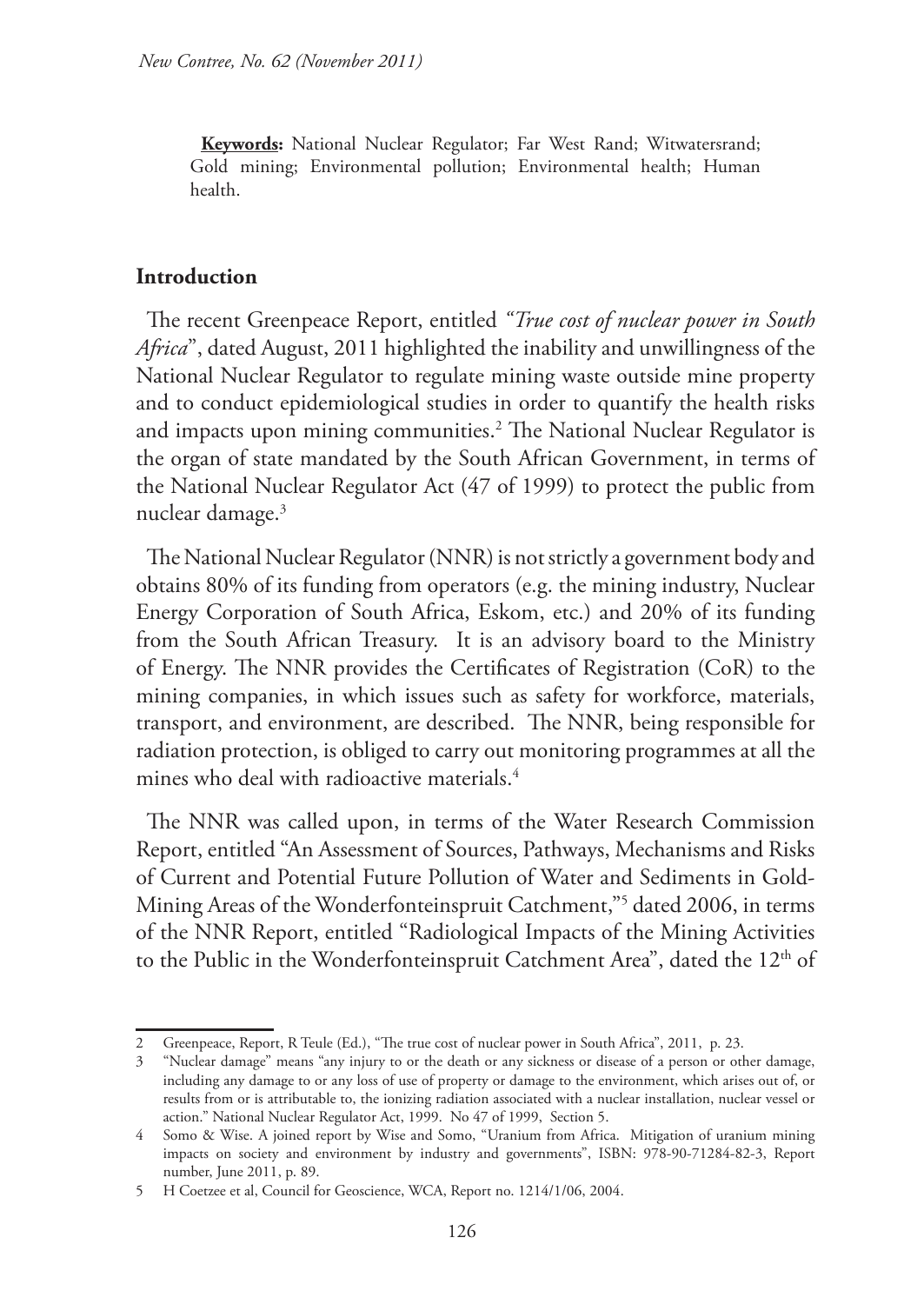July 20076 and in terms of the Department of Mineral Resources' Regional Mine Closure Strategies for the Witwatersrand Goldfields (2008), respectively, to take regulatory decisions regarding the radiological contamination and risk within the Witwatersrand Goldfields, particularly the Wonderfonteinspruit Catchment Area (WCA).

Past anecdotal concerns exist about human and environmental health risks in the gold mining, as well as concerns about health risks in gold mining areas raised by individual (professional) observations.7 Recent government reports also highlighted the health risks pertaining to mine residue deposits within the Witwatersrand goldfields<sup>8</sup> and "a history of extreme secrecy and confidentiality on all nuclear issues".9 Health effects may manifest not merely as cancers but it may extend to non-cancer illnesses, eye lens destruction, neurological illnesses, diabetes, immunologies and several other radiogenic illnesses and will specifically include a risk factor for heart disease.<sup>10</sup>

This article assesses the past and present role of the National Nuclear Regulator (NNR) as a public protector against potential health injuries and discusses the possible health risks grounded upon anecdotal and documentary evidence that mining communities are exposed to within the Wonderfonteinspruit Catchment Area within the West and Far West Rand Goldfields, Informal Settlement and the Tweelopiespruit within the West Rand Goldfield, and the role of the National Nuclear Regulator in this regard.

<sup>6</sup> National Nuclear Regulator (NNR), Report – TR-RRD-07-0006, 12 July 2007.

<sup>7</sup> The first document that raised the possibility of radioactivity having an impact on the environment in the Oberholzer/Welverdiend area was written by Dr Gerry Retief and Prof Leslie Stoch and presented to the Deputy Minister of Water Affairs, Herman Martins on the 3rd November, 1967; ES van Eeden, "Whose environment? whose nature? – a trans-disciplinary discussion on some inhumane actions in the destruction and construction in nature – case study, the Merafong municipal region", *The Journal for Transdisciplinary research in Southern Africa* , 2, November 2006, pp. 409-430.

<sup>8</sup> See for example Department of Mineral Resources' Draft Regional Mine Closure Strategies for the Witwatersrand Goldfield (2008); The Gauteng Department of Agriculture and Rural Development, "Feasibility study on reclamation of mine residue areas for development purposes: Phase II strategy and implementation plan" (July 2011); F Winde, "Uranium pollution of water resources in mined-out and active goldfields of South Africa – a case study in the Wonderfonteinspruit catchment on extent and sources of U-contamination and associated health risks", 2009.

<sup>9</sup> DM van Tonder, "South Africa's challenges pertaining to mine closure - The concept of regional mining and closure strategies", AB Fourie, M Tibbett, IM Weiersbye, PJ Dye (Eds), *Mine closure* (Australian Centre for Geomechanics, Perth, 2008), p. 95.

<sup>10</sup> C Busby, "Uranium, and health: The health effects of exposure to uranium and uranium weapons fallout". Documents of the European Committee on Radiation Risks (ECRR), No 2. 2010. ECRR, 2010; C Busby (Ed.), "Recommendations of the European Committee on Radiation Risk. The health effects of exposure to low doses of ionizing radiation", Brussels, 2010, p. 7.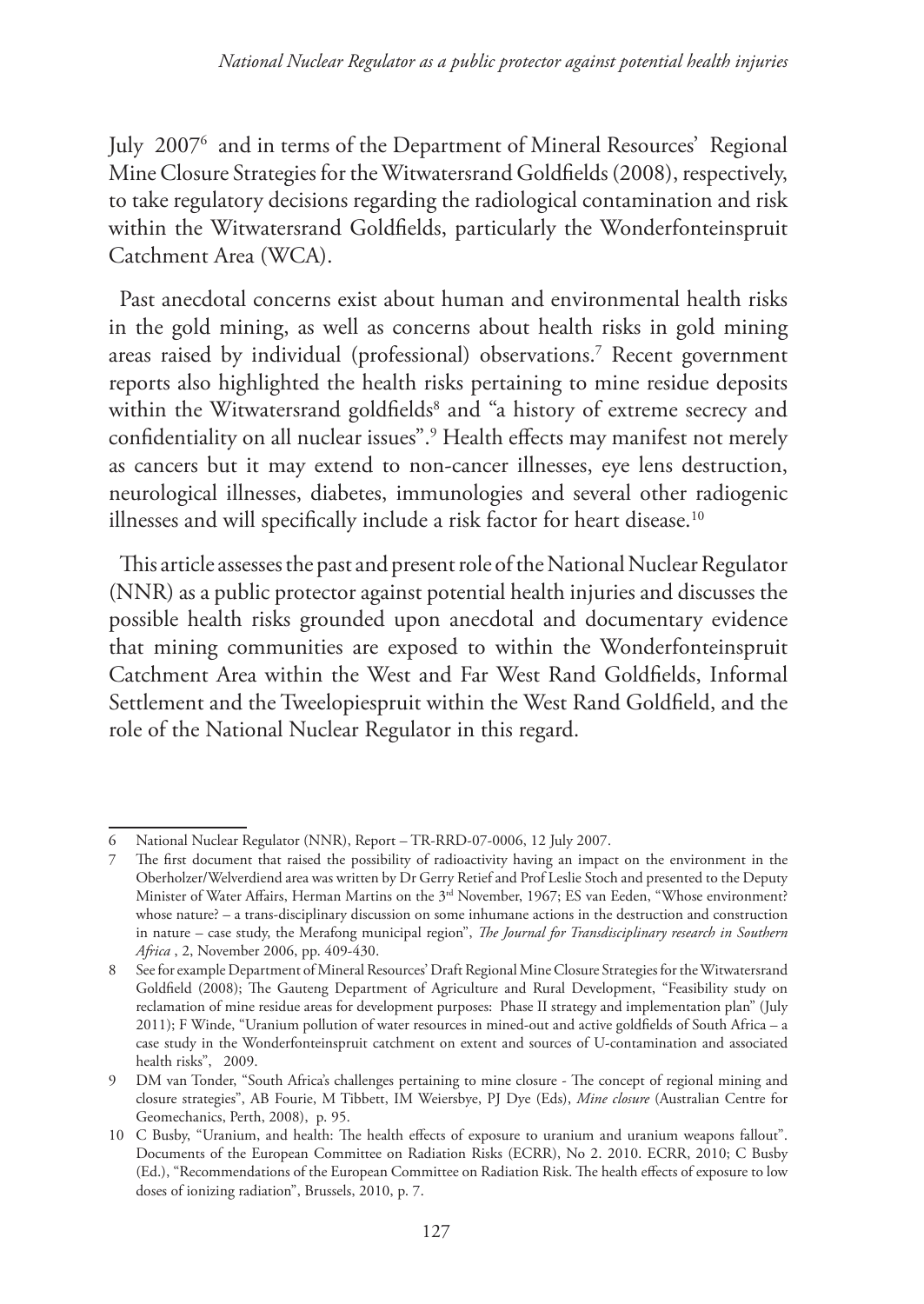### **A historical reflection on the location and role players**

### *The Far West and West Rand Goldfields and health risk factors*

An airborne radiometric survey of the West and Far West Rand goldfields was done in 2008 for the Department of Water Affairs by the Council of Geoscience. Interpretation of the data shows many of the residential areas (e.g. Carletonville, Westonaria, Khutsong) fall within areas of high risk of radioactivity contamination.<sup>11</sup> Informal and formal residential settlements are established on or adjacent to uraniferous tailings dams.<sup>12</sup> It may expose the residents to direct external gamma radiation, inhalation and ingestion of radionuclides, radon and radon gas, and chemotoxic metals. To limit the risk due to external gamma radiation, the Chamber of Mines uses a guideline that each tailings deposit should have a 500 m buffer zone surrounding it, where no human settlement is allowed. In many cases, however, this guideline has not been adhered to in the development of new settlements (See map Image 1):13

Image 1: 1.6 Million people live in informal settlements close to mine residue deposits.



Source: A Turton, Powerpoint presentation during the Minewater Management Conference, 28<sup>th</sup> September 2011 (Midrand Convention Centre, Midrand).

<sup>11</sup> Department of Minerals and Energy. Draft Regional Mine Closure Strategies for the West and Far West Rand Goldfield. 2008.

<sup>12</sup> DM van Tonder, "South Africa's challenges pertaining to mine closure - The concept of regional mining and closure strategies", AB Fourie, M Tibbett, IM Weiersbye, PJ Dye (Eds), *Mine closure*, pp. 87 – 97, 363; H Coetzee, "Radiometric surveying in the vicinity of Witwatersrand gold mines", AB Fourie, M Tibbett, IM Weiersbye, PJ Dye (Eds), *Mine closure*, pp. 617- 626; MW Sutton, IM Weiersbye, "Land use after mine closure - risk assessment of gold and uranium mine residue deposits on the eastern Witwatersrand, South Africa", GDARD, Final report, 788/06/02/2011, Umvoto Africa (Chris Hartnady, Andiswa Mlisa) in association with TouchStone resources "Feasibility study on reclamation of mine residue areas for development purposes: Phase II strategy and implementation plan", July 2011.

<sup>13</sup> H Coetzee, "Radiometric surveying in the vicinity of Witwatersrand Gold Mines, Mine closure", AB Fourie, M Tibbett, IM Weiersbye, PJ Dye (Eds), *Mine closure*, pp. 1- 625.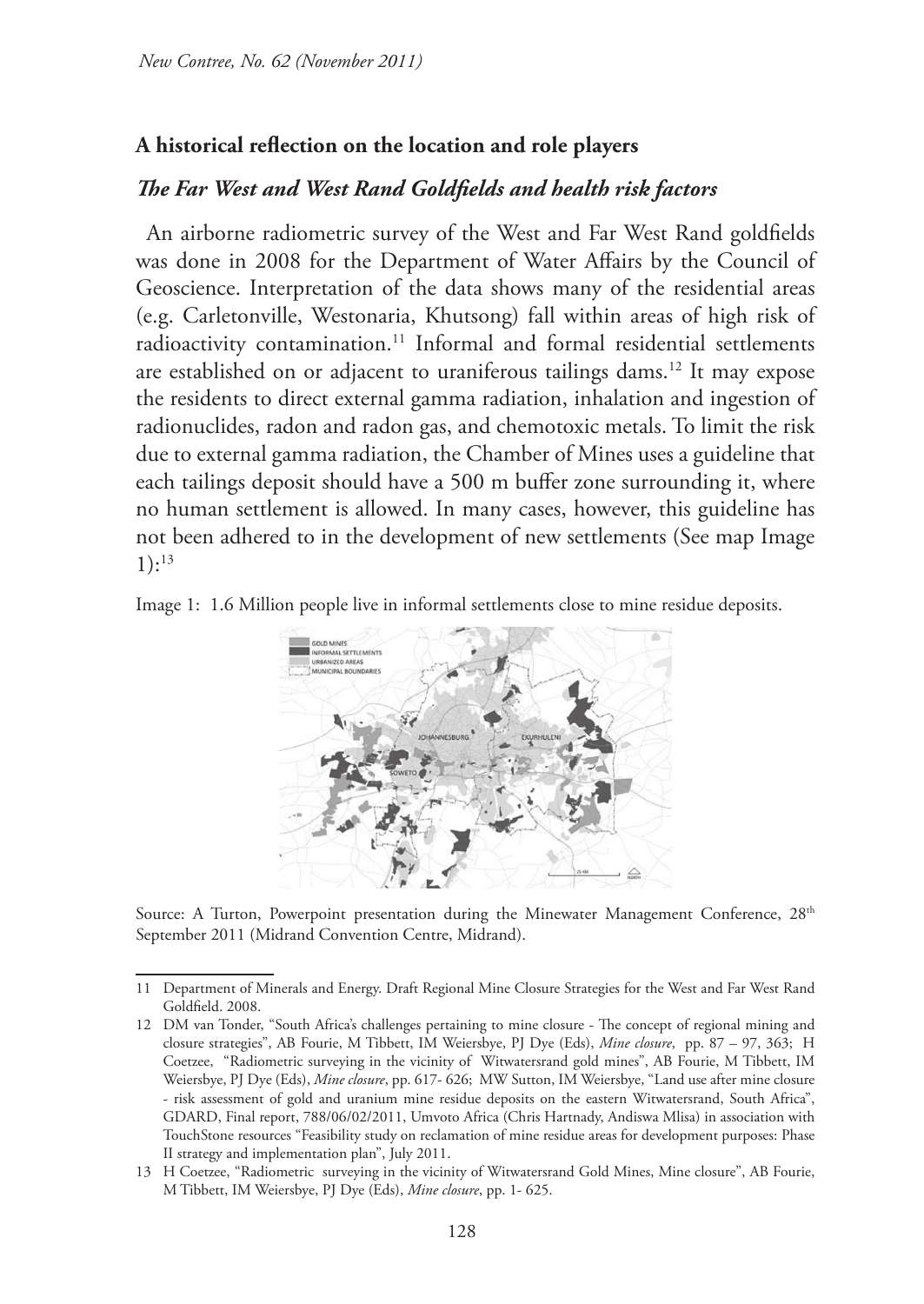In South Africa, most tailings dams and unrehabilitated footprints of remined tailings dams are unfenced and even used for recreation (e.g. quadbikers), as informal playgrounds by children, and for livestock grazing. In addition to increasing erosion and dust emissions, the increased hand to mouth activity (and ingestion of particles) exhibited by young children is known to place this population group at particularly high risk of metal toxicity.14 Crops are planted in wetlands within the West and Far West Rand and broader Witwatersrand goldfields, containing elevated levels of toxic and radioactive heavy metals and on uraniferous tailings.15 It is well established that some plant species can accumulate metals to potentially toxic levels and that plants on tailings and AMD have elevated metal contents. Heavy metals are found to be present in a range of herbal medicines.<sup>16</sup>

Risks associated with the ingestion of riverbank material by young children and pregnant mothers (the practice of geophagy<sup>17</sup> – also known as 'pica'<sup>18</sup>– are widespread in rural African communities) are not quantified. It is worth noticing that uraniferous salt crusts, preferably forming on low-lying floodplain sediments and river banks, were found to contain extremely high concentrations of uranium (up to 1 100 mg/kg).<sup>19</sup> The author observed, on frequent occasions, young mothers and children eating uraniferous salt crusts. It is common knowledge that uraniferous mud cakes are sold at taxi ranks and on the streets. Uraniferous tailings are also used as an acne cure by residents of informal settlements.

In the engagement with mining communities, the author of this article has found that there exists a significant body of anecdotal evidence of cancers, mental retardation and impairment of cognitive functions amongst humans and documentary evidence of congenital malformations amongst mammals. There has, however, been no epidemiological or toxicological studies conducted in order to quantify the health impacts and to assess the chronic

<sup>14</sup> MW Sutton, "South African legislation pertinent to gold mine closure and residual risk", A Fourie, M Tibbett and J Wiertz (Eds), *Mine closure* (Australian Centre for Geomechanics, Perth, 2007), p. 95.

<sup>15</sup> Personal observation and H Coetzee, J Venter and G Ntsume, Council of Geoscience, Report No 2005-0106. "Contamination of wetlands by Witwatersrand gold mines – processes and the economic potential of gold in wetlands", 2005.

<sup>16</sup> MW Sutton, "South African legislation pertinent to gold mine closure and residual risk", A Fourie, M Tibbett and J Wiertz (Eds), *Mine closure* (Australian Centre for Geomechanics, Perth, 2007), p. 95.

<sup>17</sup> Compare JM Hunter, "Geography in Africa and in the United States: A culture-nutrition hypothesis", *Geographical Review*, April 1973, p. 192.

<sup>18</sup> RK Gupta & R Gupta, Clinical profile of pica in childhood", *JK Science*, 7(2), April-June 2005, pp. 61-63.

<sup>19</sup> Council for Geosience, H Coetzee, "An assessment of sources, pathways, mechanisms and risks of current and potential future pollution of water and sediments in gold-mining areas of the Wonderfonteinspruit Catchment", Report No 1214/1/06, WRC, 2004.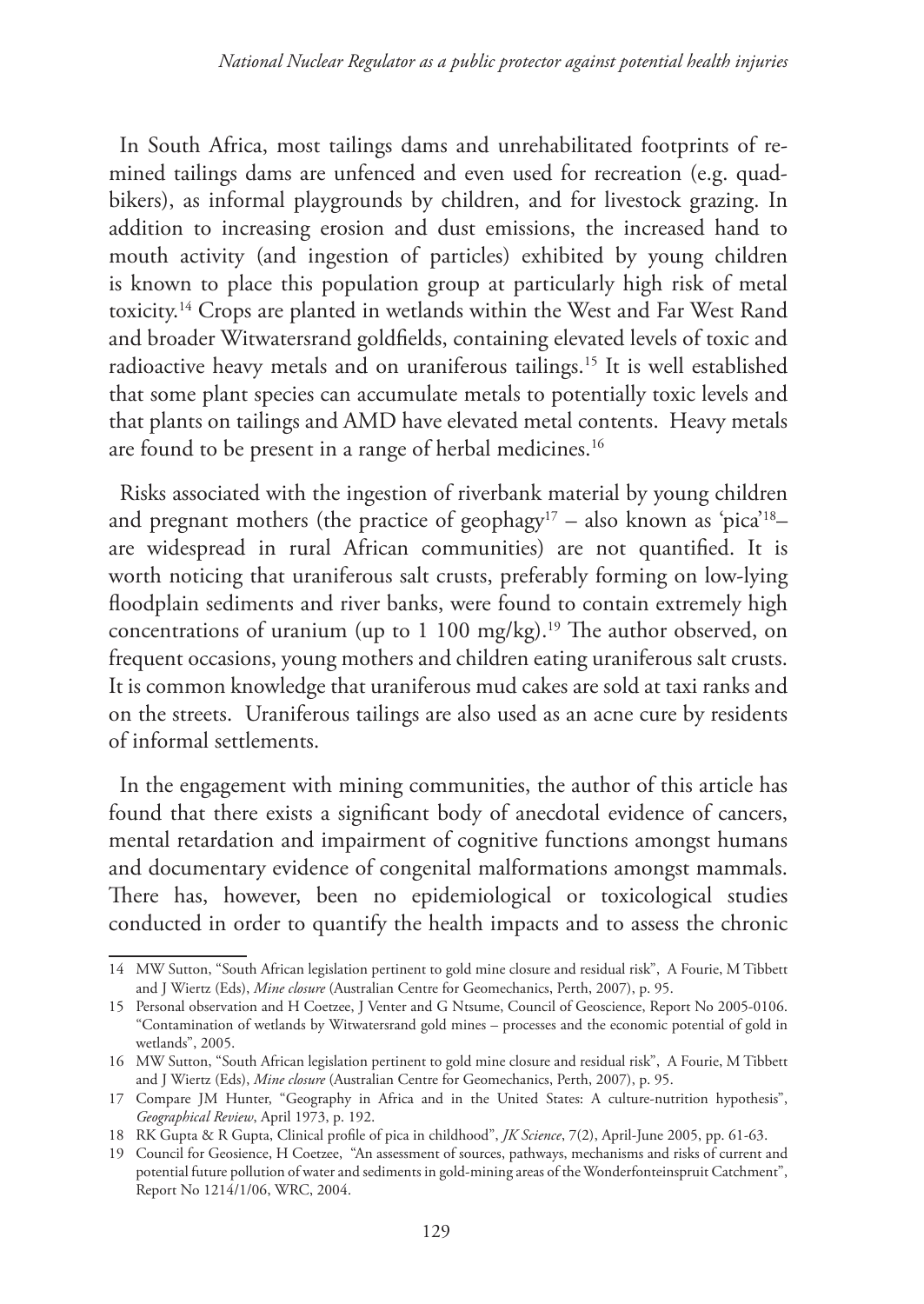effects such as mutagenicity, teratogenicity and estrogenicity on mammals and humans. The Cancer Registry furthermore has failed to publish its booklet on cancer incidences since 1999.<sup>20</sup> An urgent need is identified to establish whether or not there is a causal link between mining waste and increased percentages of cancers, mental retardation, impairment of cognitive functions and congenital malformations in order to be more sensitive towards preventative measurements and be more proactive in remediation processes.

## *National Nuclear Regulator and the Far West and West Rand health risk issues*

The National Nuclear Regulator is a juristic person, comprising a board, a chief executive officer and staff, and its objects are to regulate nuclear safety, and monitor the nuclear industries and their waste production. It is funded by government grants and on the licensing of nuclear facilities. It is required to protect the public from exposure to radioactivity from sources like mining, nuclear research, nuclear electricity production and other industries.<sup>21</sup> Before 1988, licensing was conducted by the Atomic Energy Board (later to become the Atomic Energy Corporation). From 1988, these activities were converted into a Council for Nuclear Safety, and only in 1999 did it become the National Nuclear Regulator (NNR). For the first time the institution had its own distinct founding legislation separate from the legislation promoting the nuclear industry. The NNR is answerable to the Minister of Energy. The NNR is governed by the National Nuclear Regulator Act (47 of 1999) (NNRA).

There exists uncertainty regarding the regulation of radioactive waste outside licensed sites and the regulation of historical mine residue deposits $22$ , and the mandate of the NNR in this regard. The NNR is of the opinion that

<sup>20</sup> Personal communication between Dr Carl Albrecht, Head Researcher of the Cancer Association of South Africa and the author, 14<sup>th</sup> December, 2011. Personal Communication between Dr Caradee Wright, Senior Researcher, Climate Studies, Modeling and Environmental Health CSIR and the author, 12<sup>th</sup> August 2011.

<sup>21</sup> Republic of South Africa, NNR Act (47 of 1999) Sections 3 and 5; Greenpeace, Report, R Teule (Ed.), "The true cost of nuclear power in South Africa", 2011.

<sup>22</sup> Mine residue deposits refer generally to the following entities: Tailings disposal facilities (TDFs), whether hydraulically placed (dams) or mechanically placed (dumps); waste rock dumps; open cast excavations and quarries; water storage facilities and return water dams; tailings spillage sites, generally near TDF dams; footprints left after the re-mining of TDFs, in some cases eroded and reduced to a "badland*"* condition; and mixtures of building material, mine waste, urban waste, spillage, industrial waste, etc, within the boundaries of former mine properties. There are approximately 380 mine residue deposits in Gauteng Province, most of which are the residues of gold-mining, GDARD, Final report, 788/06/02/2011, Umvoto Africa (Chris Hartnady, Andiswa Mlisa) in association with TouchStone resources "Feasibility study on reclamation of mine residue areas for development purposes: Phase II strategy and implementation plan", July 2011.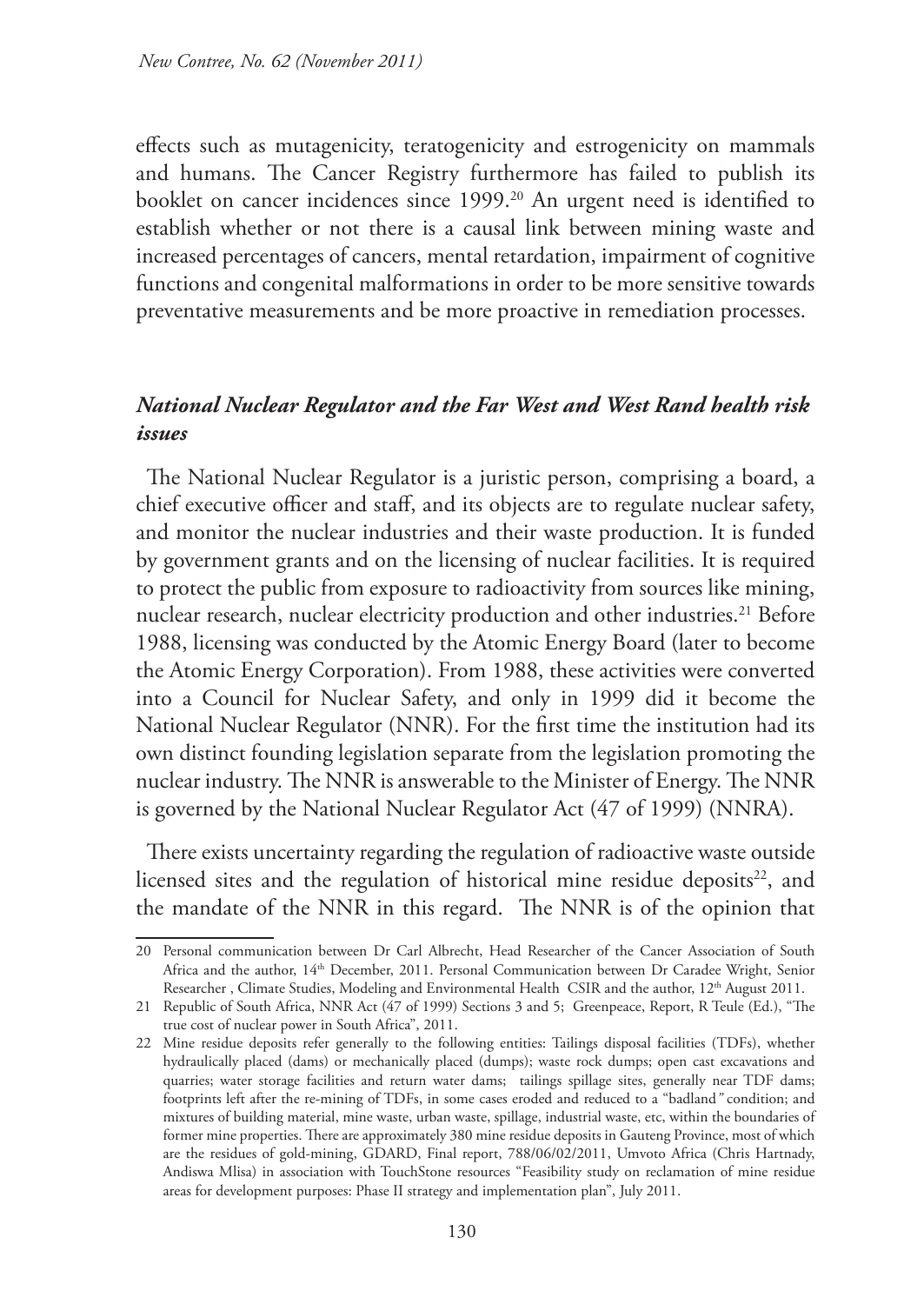it is not responsible for the regulating of radioactive mining waste outside licensed sites and historical mining waste.<sup>23</sup> This has resulted in radioactive mining waste outside mining properties not being regulated, which presents a significant hazard and risk to communities living in these areas.

### **The NNR and scientific research findings and activities**

In a scientific research report by the Water Research Commission (WRC) in March 2006 (Report  $1214/1/04$ )<sup>24</sup> the WRC found that the measured uranium content of many of the fluvial sediments in the Wonderfonteinspruit, including those off mine properties and therefore outside the boundaries of licensed sites, exceeds the exclusion limit for regulation by the National Nuclear Regulator. A decision was therefore necessary by the NNR, regarding a regulatory response to this problem. The NNR disclaimed the findings and recommendations of the WRC Report and stated that the NNR makes use of an internationally recognized methodology as well as international norms and standards in its radiological risk assessment of uranium levels in water. The methodology used by the WRC in this report was regarded by the NNR as inconsistent with these norms and standards. The NNR therefore felt that it is not in a position to concur with the methodology<sup>25</sup> and conclusion of the WRC-report and that the NNR will undertake its own investigation and will make the findings available to the public.<sup>26</sup>

The NNR conducted its own investigation in 2007 by commissioning research on the radiological impact of mine water discharges to members of the public living around the Wonderfonteinspruit Catchment Area (WCA). Potential radiation exposures caused by emissions of radon and contaminated dust from mining legacies were outside the scope of the investigation. A report was made public in April 2007<sup>27</sup> that served as a guideline for responding to issues such as the removal of residents in the Tudor Settlement. Several recommendations surfaced from the 2007 report that were commendable

<sup>23</sup> Republic of South Africa, NNR Act, 47 of 1999. Section 6.

<sup>24</sup> WRC Report No 1214/1/06, P Wade, F Winde, H Coetzee (compiler), "An assessment of sources, pathways, mechanisms and risks of current and potential future pollution of water and sediments in gold-mining areas of the Wonderfonteinspruit catchment," 2004, pp. 119-165.

<sup>25</sup> The disclaimer was issued by the senior manager of the NNR, Mr. Orion Phillips, on behalf of the NNR.

<sup>26</sup> Council for Geosience, H Coetzee, "An assessment of sources, pathways, mechanisms and risks of current and potential future pollution of water and sediments in gold-mining areas of the Wonderfonteinspruit Catchment", Report No 1214/1/06, WRC, 2004 (See disclaimer).

<sup>27</sup> NNR, Report BSA-Project-No. 0607-03, "Assessment of the radiological impact of the mine water discharges to members of the public living around Wonderfonteinspruit Catchment Area", April 2007.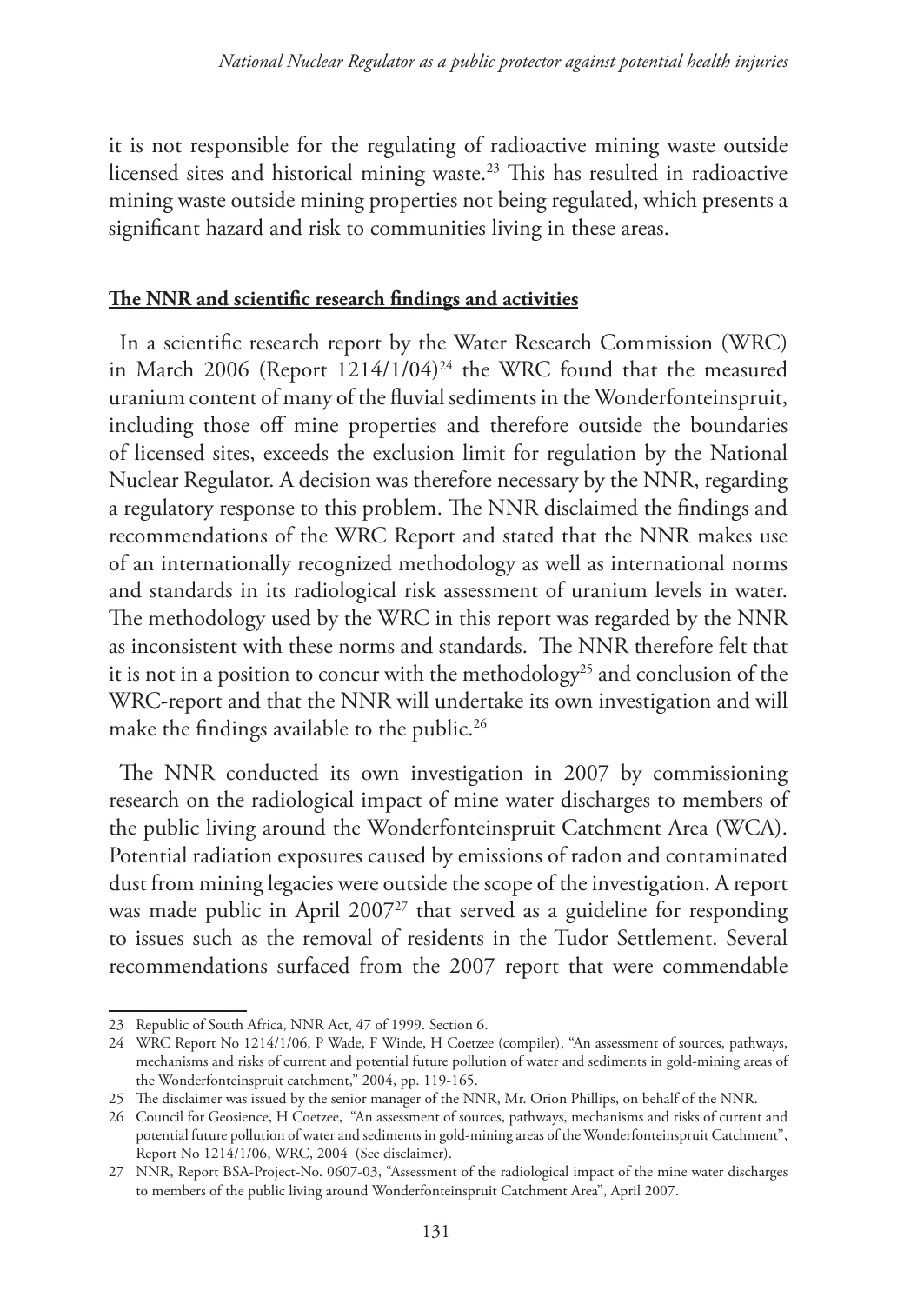and raised expectations of proactive measurements through a governing body such as the NNR. They were, amongst others:

- Slimes dams located in the immediate vicinity of surface water bodies should be equipped with an appropriate water-retention system for run-off waters to prevent further dissemination of slimes in the surroundings (short-term).
- A remediation concept for the Tudor Dam should be elaborated (short-term) and implemented (intermediate-term).
- The former wetland downstream of the Lancaster Dam should be included in the remediation project regarding the Lancaster Dam (short-term).
- The mines should install effective systems for the treatment of mine- and production waters to be discharged into the environment (intermediate-term).
- Remediation concepts aiming at a sufficient reduction of diffuse radioactive emissions (especially seepage, run-off water) in the long-term should be developed for slimes dams located in the WCA.
- A rehabilitation concept should be elaborated for the existing system of wetlands in the WCA. It should be envisaged to combine these measures with the remediation of slimes dams, e.g. relocation of contaminated sediments to slimes dams prior to their remediation.
- Restriction of public usage of contaminated environmental media.
- Farmers/herdsmen in the WCA should be informed about the risks of the usage of surface water bodies containing radioactively contaminated sediments for cattle watering and about alternatives for cattle watering bearing lower radiological risks (immediate).
- Cattle watering facilities, which largely exclude the uptake of resuspended radioactively contaminated sediments during cattle watering , should be erected in the WCA (short term).
- In the interim time, suitable warning signs should be installed at surface water bodies polluted with contaminated sediments and used for cattle watering (immediate).
- It would be beneficial to intensify the scientific investigations concerning this matter and extend this research on to all relevant slimes dams in the WCA (short-term).
- Operating water retention ponds at slimes dams should be fenced and their usage for cattle watering should be prevented (immediate).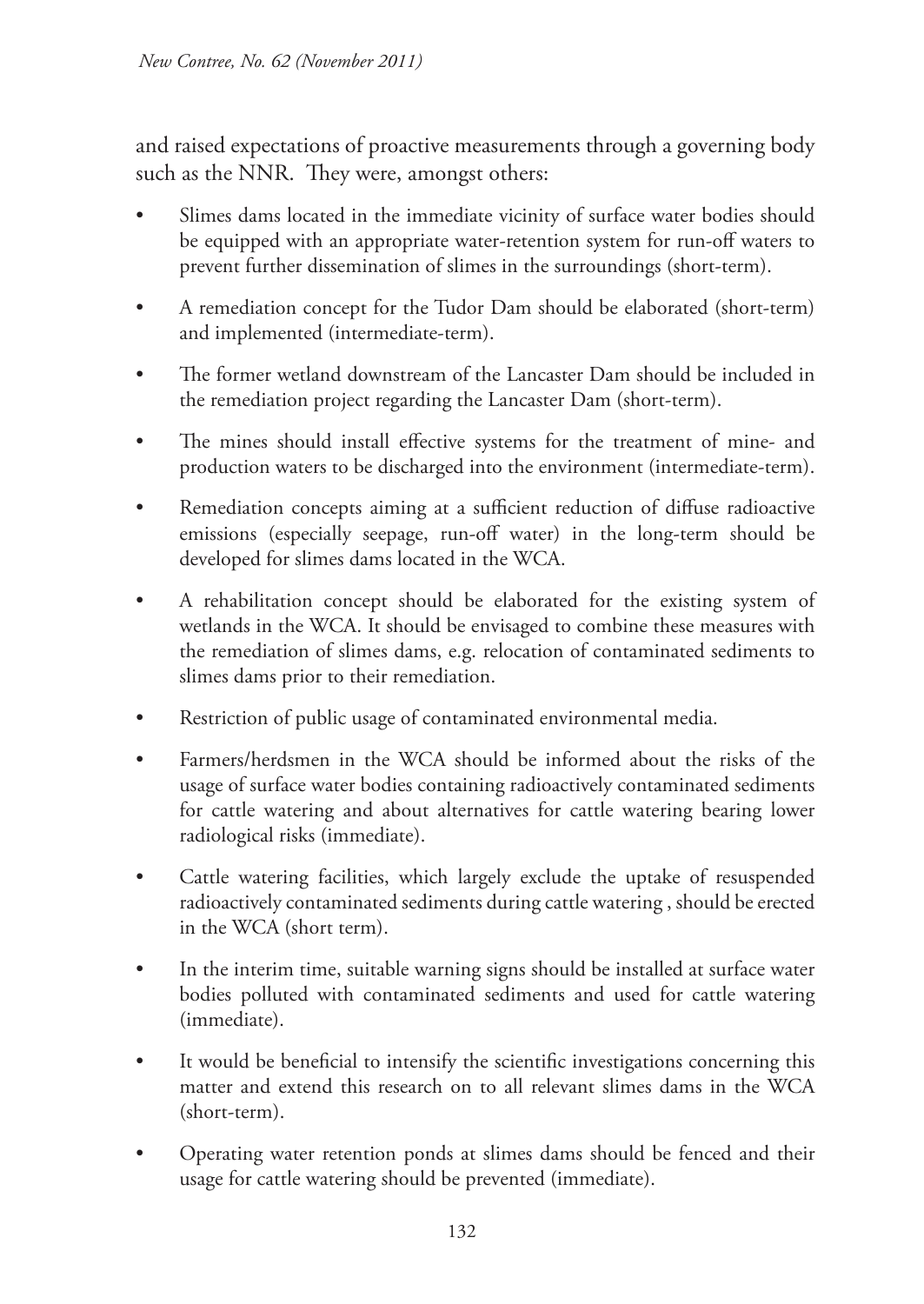- The owners of properties contaminated by slimes should be informed immediately about the existing radiological risks regarding the agricultural usage of these areas.
- The mining companies responsible for the contamination should be committed to the removal of the soil contamination in the near-term.
- Farmers supplied with radioactive contaminated mine water for irrigation of agriculturally used land should be informed immediately about the associated radiological risks.
- Simple methods for the reduction of the interception of radionuclides by leafs of pasture and crop plants should be tested and – if successful – propagated to the concerned farmers (short-term).
- A concept for the provision of radiologically innoxious water for the irrigation of agriculturally used land in the WCA should be developed (intermediateterm).
- Improvement of the information base concerning the real usage, occupancy and consumption parameters at sites for which relatively high incremental doses were estimated on the basis of generic assumptions (short-term).
- Execution of radiological measurements of slime dams and radiological impacts in the surroundings (specific activities, radon, wind and water erosion etc.) to establish a comprehensive data base (slime dam register / environmental cadastre) (intermediate term).
- Measurement of environmental impacts of radioactive dust (especially dust deposition on agriculturally used land) caused by wind erosion from slimes dams, and completion of the radiological impact assessments with respect to air-pathways (short- to intermediate-term).
- Completion of the radiological measurements with respect to potentially contaminated objects not yet covered by the already performed investigations (short-term).
- Comprehensive investigation of mine and groundwater used by farmers for irrigation with respect to radioactivity concentrations (especially U-238 and Ra-226), and radiological assessment of the use of these waters based on medium- and long-term considerations (short-term).
- Measurement of activities of the relevant long-lived radionuclides in agriculturally used land plots that were irrigated since 10 to 30 years (or more) ago with radioactively polluted water, and assessment of actual radiological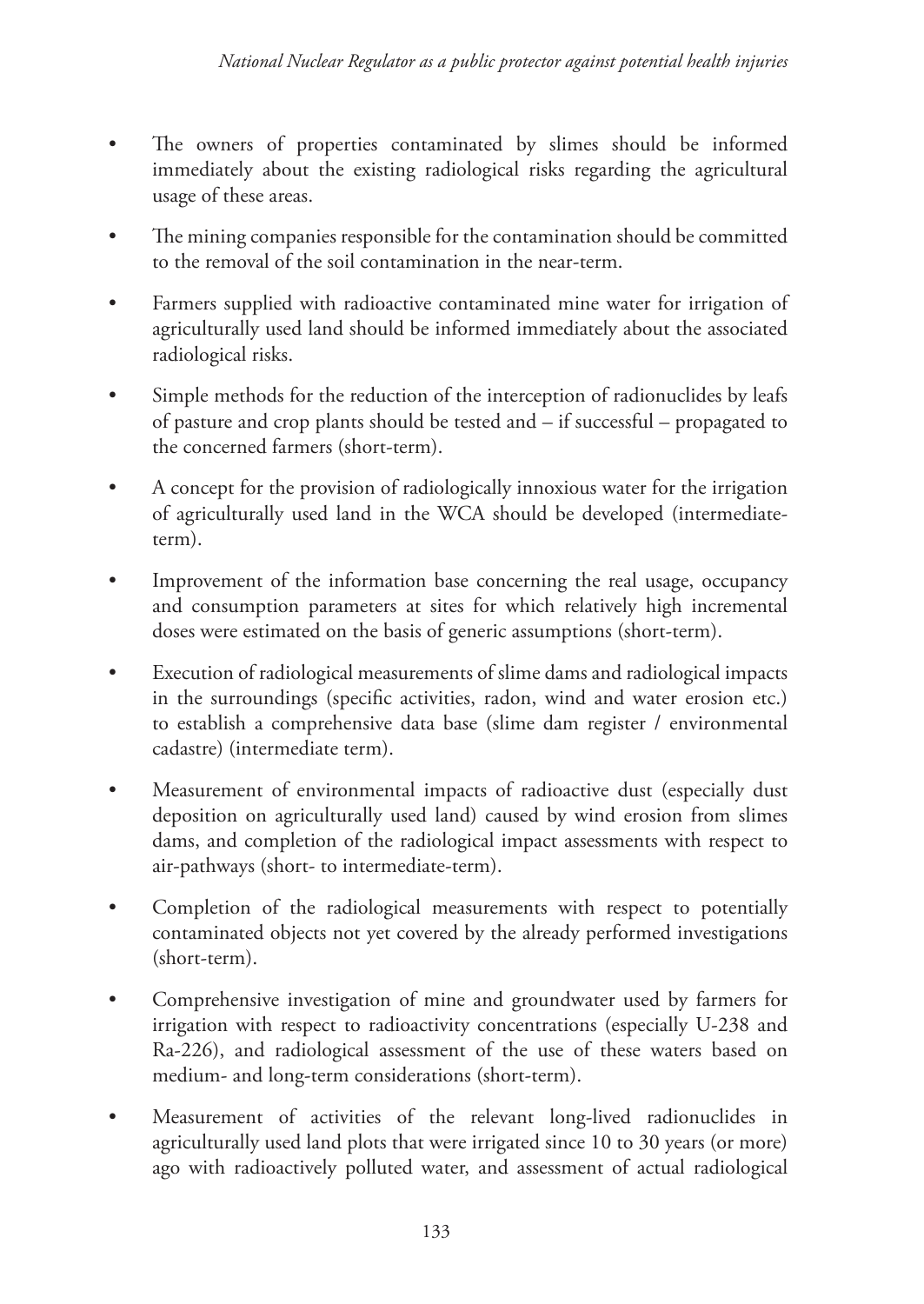impacts as well as of potential long-term effects caused by the decay-ingrowth processes (short-term).

- Execution of experimental and field investigations concerning adsorption of radionuclides from irrigation water in soils, and of potential removal processes in the root zone with respect to regional conditions (intermediate-term).
- Measurement of transfer factors for the long-lived natural radionuclides with respect to all relevant exposure pathways, especially soil-pasture, soil-crops, pasture-milk, pasture-meat and water-fish with respect to regional conditions (short- to intermediate-term).

Based on their joint responsibility, the NNR and the Department of Water Affairs (DWA) embarked on a co-operative venture to evaluate the extent of impairment in the Wonderfonteinspruit Catchment Area (WCA) and if impairment exists to determine what remediation is to be implemented. In order to address these issues a team of specialists was appointed to advise the authorities on prioritisation of the Areas of Intervention for which remediation is required. A remediation methodology was adopted during March and April 200828 and also the order of priority in which these "Areas of Intervention" should be dealt with. The Specialists Task Team went through a process of identifying 36 Areas of Intervention ('radiologicial hotspots') that could be impacted on by water-borne radioactive material within the WCA and could potentially be a public health risk. The WCA Remediation Action Plan was prepared by Iliso Consulting (Pty) Ltd. on behalf of the NNR and the DWA in September 2008. A public participation process followed between August 2009 and November 2009. An Implementation Task Team (ITT) was furthermore appointed and the first ITT meeting took place on the  $14<sup>th</sup>$  of May 2010, the second ITT meeting took place on the 15<sup>th</sup> of October 2010. The third ITT meeting took place on the 24th of March 2011 and at the meeting the ITT was transformed into a Remediation Steering Committee (RSC). The Specialist Task Team (STT)/ITT initiative was abandoned without any explanation. Three Steering Committee meetings were held since.<sup>29</sup>

The Status Report on the actions arising from the Study of Radiological Contamination of the WCA was published by the NNR on the 29<sup>th</sup> of October, 2009 but was not made available to the general public. The study confirmed

<sup>28</sup> Wonderfonteinspruit Catchment Area (WCA), Radioactive contamination specialist task team, Report on site visits and recommended actions. Remediation plan prepared for DWA and NNR by Iliso Consulting (Pty) Ltd., Final draft report, 30 April 2009, p. 81.

<sup>29</sup> Remediation Steering Committee (RCS), Minutes, 24 March, 2011;14th June, 2011; 5th August, 2011; E-mail communication, December 2011, EJ Stoch.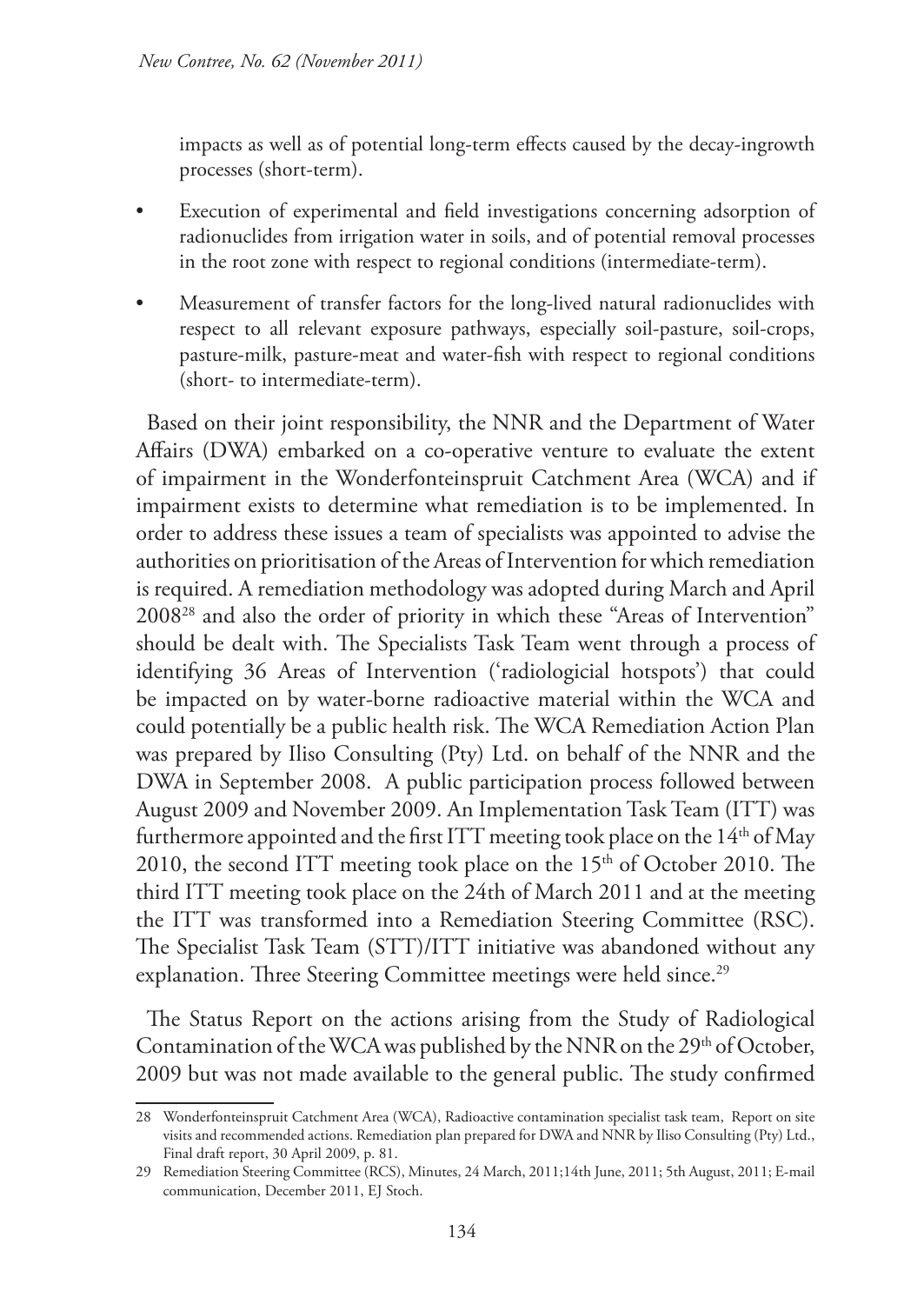the presence of radioactive contamination in the WCA. Preliminary results of analyses on produce grown in the area have indicated that the dose levels are of radiological concern to the NNR. The study has also highlighted the need for all the regulators to work closely together since the contamination includes non radiological contaminants such as heavy metals and salts. There has been no further reporting on the recommendations and findings of the above-mentioned Status Report.

On the 5<sup>th</sup> of August, 2011<sup>30</sup> the NNR announced that it will no longer coordinate and lead the steering committee to provide a comprehensive strategy for the rehabilitation of the WCA and that the DWA will in future take over the chairing and organizing of upcoming remediation steering committee meetings,<sup>31</sup> notwithstanding the statement in the NNR's Annual Report, which was presented to the Parliamentary Portfolio Committee on Energy, on the 18<sup>th</sup> of October, 2011 that the "...NNR will coordinate and lead the steering committee…to provide a comprehensive strategy for the rehabilitation of the Wonderfonteinspruit."<sup>32</sup> However, on the 29<sup>th</sup> of November, 2011, the NNR entered into an agreement with the Federation for a Sustainable Environment (FSE) in order to – in collaboration with the FSE – conduct awareness creation campaigns amongst mining communities at risk within the Witwatersrand Goldfield.33

### **A critical assessment on the:**

#### *NNR and Acid Mine Drainage*

The history of acid mine drainage (AMD) in the West Rand Basin via mine water decant on the Randfontein Operations property of Rand Uranium is well documented. Decant first manifested in 2002. The ramifications of decant for the sub-region are enormous. The greatest focus in this regard is the Cradle of Humankind World Heritage Site, which includes the home of "Mrs Ples" and "Little Foot" in the Sterkfontein Cave system. Of no lesser concern, however, are the 11 491 downstream landowners and agricultural activities that are largely or wholly dependent on groundwater for potable

<sup>30</sup> E-Mail, Mr. Phillips (CEO Gold Fields)/M Liefferink, 28 September 2011.

<sup>31</sup> WCA, Remediation Steering Committee, Minutes, 5 August 2011.

<sup>32</sup> The CEO of the NNR's presentation of the NNR's Annual report to the Parliamentary Portfolio Committee (PPC) on Energy, 18 October 2011, pertaining to the Wonderfonteinspruit.

<sup>33</sup> Personal communication, Mr. Gino Moonsamy (Manager: Stakeholder Relations and Corporate Communications) of the NNR and Mrs M Liefferink, 29 November 2011.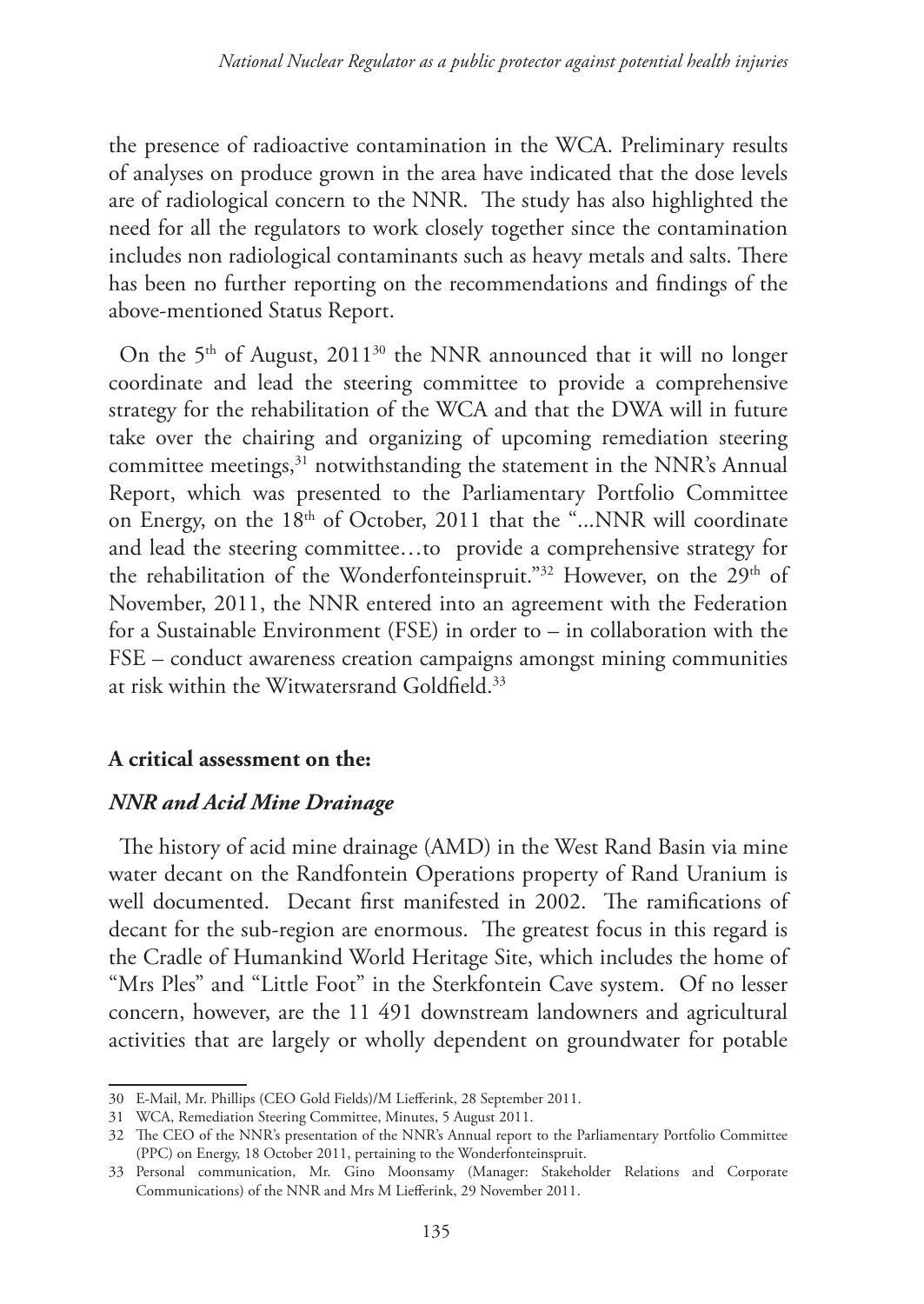and business use.34

With regard to the question of acid mine drainage (AMD), which involves the seepage of waste water from abandoned mines into the environment, the NNR has up to 2011 played a very ineffectual role<sup>35</sup>, given that the waste water is radioactive and toxic due to the presence of radionuclides. The NNR has essentially ceded the problem to other government departments and state institutions like the Department of Water Affairs.<sup>36</sup> It is therefore not surprising that in conducting surveys to test its public profile, the NNR has discovered that public confidence in its activities is rated extremely low.<sup>37</sup> The NNR has, neither historically, nor currently, acknowledged or recognised its responsibility in addressing AMD and is of the firm opinion that the responsibility falls within the jurisdiction of the DWA. The NNR justifies its position in this regard by arguing that the principal pollution risk is chemical and not radiological. At the time of writing, the author has no knowledge that a co-operative agreement between the DWA and the NNR exists in this regard.

#### *NNR and dust pollution*

During a sampling tour<sup>38</sup> in 2007 the authors of the NNR report (the same year) observed strong dust emissions from slimes dams during wind events. Due to the small particle size of the slimes, particulate matter can be transported over relatively long distances to agricultural land in the

<sup>34</sup> CSIR, Report no. CSIR/NRE/WR/ER/2007/0097/C, PJ Hobbs and JE Cobbing, "A hydrogeological assessment of acid mine drainage impacts in the West Rand Basin, Gauteng Province (CSIR/THRIP, Pretoria, 2007), p. 1.

<sup>35</sup> R Teule (Ed.), The true cost of nuclear power in South Africa, *The Greenpeace*, Report, 2011.

<sup>36</sup> Republic of South Africa (RSA), National Assembly Question 2756 , Mrs H Lamoela (DA)/The Minister of Energy (2011) and the Minister of Energy's Response, 14<sup>th</sup> October, 2011. The honourable Minister responded: "In respect of this matter, NNR is obligated to observe the mandate of the Department of Water Affairs but would however need to engage in cooperative governance regarding acid mine drainage".

<sup>37</sup> Unpublished market research done for the NNR has been said to reveal public confidence levels at 25%. The NNR has avoided revealing these poor results and in its Strategy Plan and budget for 2009-12 is only prepared to admit that the organisation "will need to elevate itself to a position where it is recognised as a credible custodian of public health and safety", p. 13, implying it is not there yet. See Greenpeace, Report, R Teule (Ed.), "The true cost of nuclear power in South Africa", 2011, p. 34.

<sup>38</sup> Sampling of water, sediment and soils to investigate the radiological impact of former and actual mine water discharges as well as of diffuse seepage/runoff water from the many slimes dams to members of the public living in the Wonderfonteinspruit Catchment Area. "Report to Contract No. RRD/RP01/2006, Assessment of the radiological impact of the mine water discharges to members of the public living around Wonderfonteinspruit Catchment Area", BSA-Project-No. 0607-03, prepared on behalf of National Nuclear Regulator (NNR), 2007, p. 10.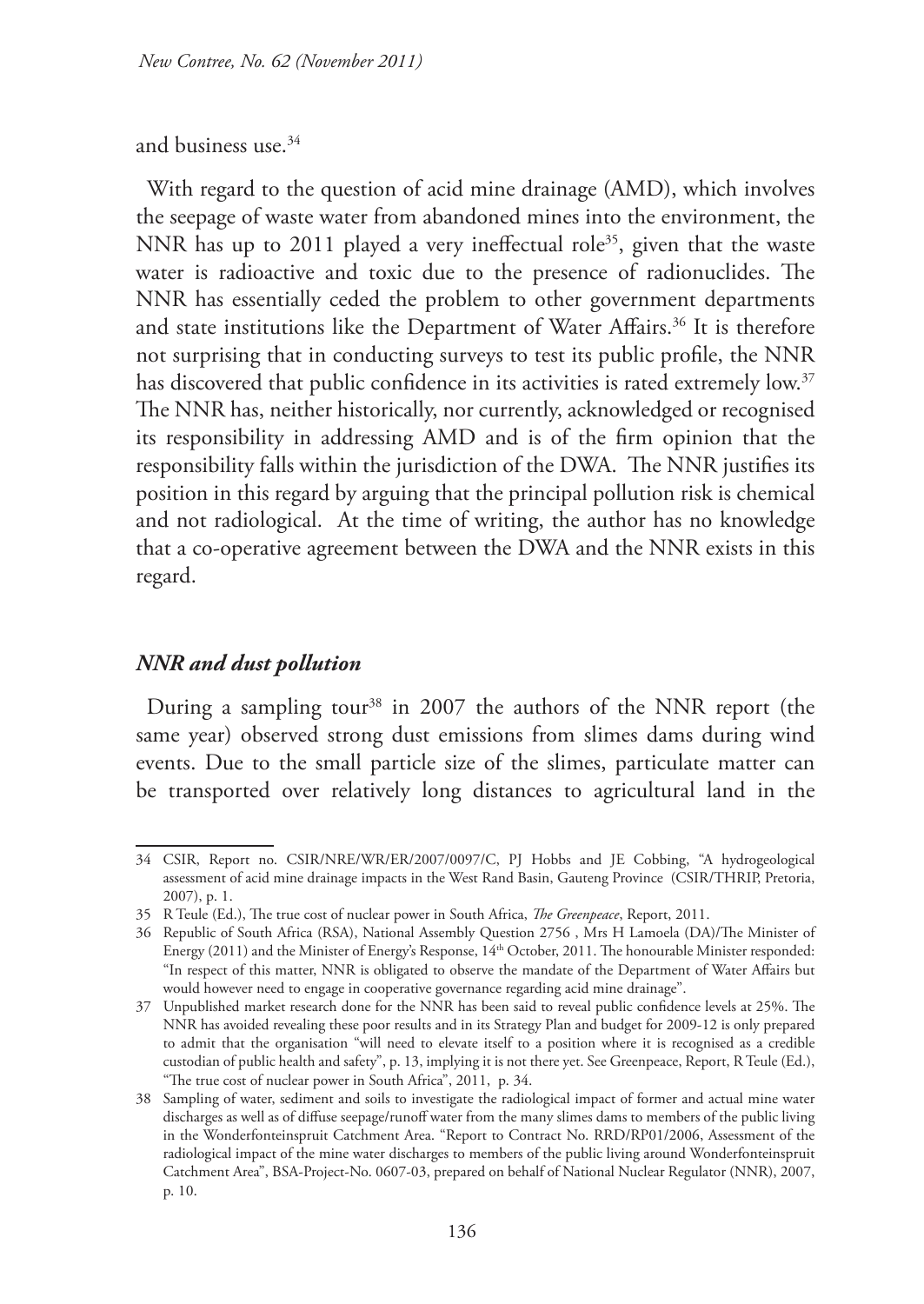surroundings. It was found that the so-called 'air-pathways' (inhalation of Rn-22 daughter nuclides from radon emissions of desiccated water storage dams and slimes dams and the inhalation of contaminated dust generated by wind erosion from these objects) can cause significant radiation exposure in the surroundings of mining legacies. The deposition of dust on leaves of vegetable and forage plants, and the agricultural use of the contaminated crop can cause significant radiation exposures exceeding those from the "inhalation of contaminated dust" substantially being in the same order of dose contributions of the so-called "water-pathways". 39

Motivated by the findings of the NNR Report, entitled "Radiological Impacts of the Mining Activities to the Public in the Wonderfonteinspruit Catchment Area", dated the  $12<sup>th</sup>$  of July 2007, the NNR<sup>40</sup> appointed a team of specialists called the Specialists Task Team  $(STT)<sup>41</sup>$  to investigate the logical process to start the clean up action for the Wonderfonteinspruit Catchment and to advise the authorities on the prioritization of the Areas of Intervention for which remediation is required.<sup>42</sup> The initial approach was that all radioactive material not properly disposed of on a licensed disposal area, or that has been dispersed from such an area, must be cleaned up due to its potential to pose a health hazard to members of the public. The STT<sup>43</sup> went through a process of identifying 36 "Areas of Intervention" by focusing on sites that could be impacted on by water-borne radioactive material within the Wonderfonteinspruit catchment and could potentially be a public health hazard.<sup>44</sup> The overriding intention of the STT was to start with the clean up action as soon as possible, and not to wait until everything is too widely known. Grounded upon physical (real) evidence, there has been no clean-up or remediation of the WCA, except for a few isolated spots.

<sup>39</sup> RSA, NNR report, TR-RRD-07-0006, "Radiological impacts of the mining activities to the public in the Wonderfonteinspruit Catchment Area", 12 July 2007.

<sup>40</sup> According to Prof EJ Stoch "the NNR never appointed the STT, the STT was appointed by the Wonderfonteinspruit Catchment Area Technical Project Working Group (WCATPWG)". Electronic communication between EJ Stoch and the author, 16 December 2011.

<sup>41</sup> See historical outline earlier.

<sup>42</sup> WCA, Radioactive contamination specialist task team, Remediation plan radioactive contamination Specialist Task Team, Report on site visits and recommended actions", Iliso Consulting (Pty) Ltd., 24 October 2008.

<sup>43</sup> Specialist Task Team comprising of M van Veelen, G de Beer, F Winde, D Lush, R Cohen, G Mlangeni, K Pema. EJ Stoch was originally on the Task Team but resigned and R Cohen requested that a disclaimer regarding the findings of the Report be included in the final report. This was not adhered to.

<sup>44</sup> RSA, Department of Water Affairs (DWA), Wonderfonteinspruit Catchment Area, Radioactive Contamination Specialist Task Team , Report on site visits and recommended actions, Final Draft Report**,** 2009-04-30, Iliso Consulting (Pty) Ltd; RSA, NNR, Remediation plan and the NNR, 30 April, 2009.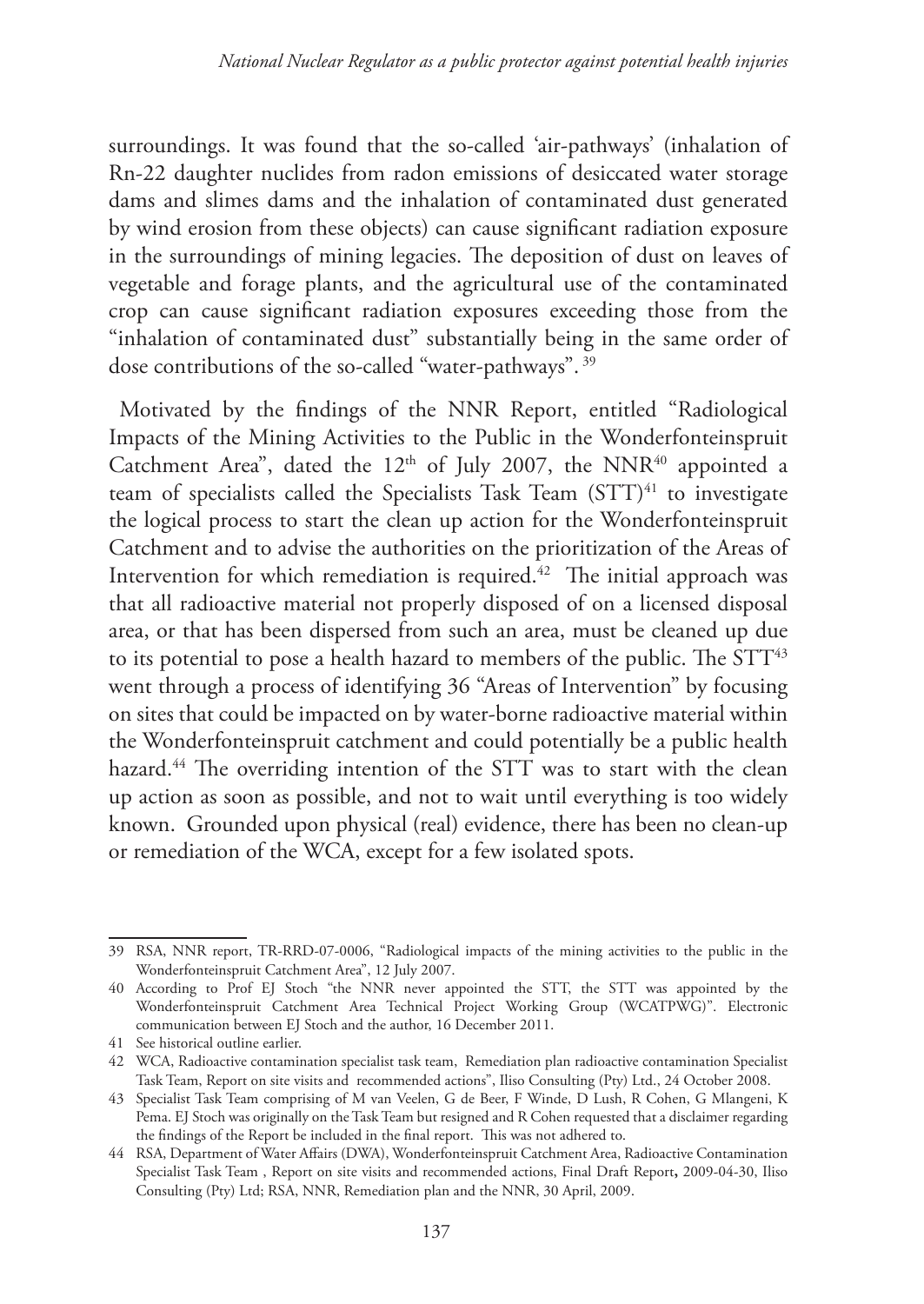A few findings were made during the research process towards active intervention. With reference to the Tudor Dam, located in the south eastern portion of the headwaters of the WCA, it was found that the area behind the dam is currently dry and being mined by a company called Mintails to recover gold from the sediments that have accumulated as a result of past mining practices considered inefficient by today's standards. It was furthermore found that Mintails is currently [in 2011] in violation of its water use license at the Lancaster Dam. It was recommended by the STT that the Tudor Dam with its high uranium and radium activity concentrations (8000-10000 Bq/kg for uranium and with radium at 1700-2800 Bq/kg) and wetlands downstream of the Tudor Dam (2 000 Bq/kg for uranium and 1200 Bq/kg for radium) be immediately remediated.<sup>45</sup>

Grounded upon physical (real) evidence and institutional developments within the NNR, the implementation of remediation initiatives within the Wonderfonteinspruit Catchment Area (WCA) had, after the effluxion of five years, not been implemented.<sup>46</sup> The communities continue to be at risk.

### *NNR and epidemiological studies*

When the Minister of Energy, Ms Dipuo Peters in 14<sup>th</sup> October, 2011 was asked by Mrs H Lamoela (National Assembly Question 2756) whether the National Nuclear Regulator (NNR) has:

- cleaned up radioactive contamination emanating from the 120 years of poor disposal of mining wastes;
- conducted epidemiological studies to quantify the health impacts of radioactive waste on communities in the Witwatersrand Goldfields; if not, why not; if so, what action did the NNR take in each case,

the Minister responded as follows: 47

In ensuring the correct application of the "polluter pays" principle, the NNR cannot be held responsible for the cleanup of radioactive contamination<sup>48</sup> due

<sup>45</sup> RSA, DWA, "Wonderfonteinspruit Catchment Area, Remediation plan radioactive contamination, Specialist Task Team Report on site visits and recommended actions", Iliso Consulting (Pty) Ltd.; RSA, NNR, NNR Final draft report, April 2009, pp. 28-30.

<sup>46</sup> Electronic correspondence, Mr O Phillips/Steering Committee members, 28 September 2011; WCA, Minutes Steering Committee, Minute, 5 August 2011.

<sup>47</sup> RSA, National Assembly Meeting, Question 2756, 14 October, 2011.

<sup>48</sup> The author's underlining.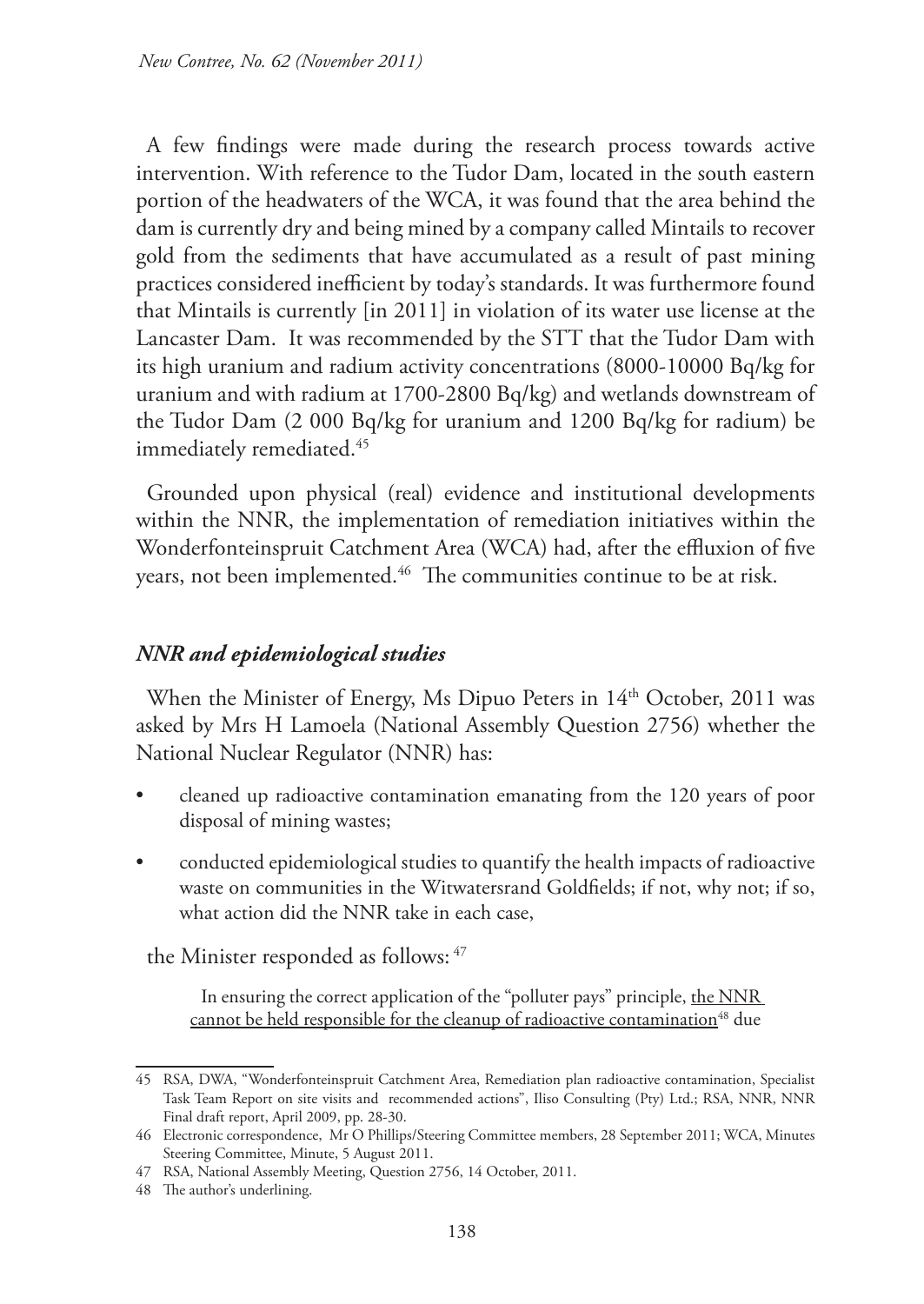to poor disposal from mining activities. This is a matter for the operators who were responsible for generating mining waste and if these are not traceable, the Department of Mineral Resources bears the responsibility in this regard;

It is not within the scope of the NNR mandate to conduct epidemiological studies for affected communities.<sup>49</sup> The Department of Health is the appropriate authority in this regard.

While it is acknowledged that the NNR cannot be held responsible for the clean-up of historical radioactive contamination, in terms of its mandate, it is responsible for the regulatory decisions regarding the protection of people, the environment (non human species) and property against historical radioactive contamination. Regulatory decisions in this regard may involve the issuing of directives against the responsible parties. The polluter pays principle, including the historical application of the polluter pays principle ought to apply.50 There are no ownerless mines within the West and Far West Rand goldfields.<sup>51</sup>

In terms of Section 6 of the National Nuclear Regulator Act (47 of 1999) in order to give effect to the principles of co-operative government and intergovernmental relations contemplated in Chapter 3 of the Constitution of the Republic of South Africa. 1996 (Act No. 108 of 1996), all organs of state, as defined in section 239 of the Constitution on which functions in respect of the monitoring and control of radioactive material or exposure to ionizing radiation are conferred by this Act or other legislation, must cooperate with one another in order to:

- a. ensure the effective monitoring and control of the nuclear hazard;
- b. co-ordinate the exercise of such functions;
- c. minimise the duplication of such functions and procedures regarding the exercise of such functions; and
- d. promote consistency in the exercise of such functions.

The NNR must furthermore conclude co-operative agreements with relevant organs of state to give effect to the co-operation contemplated in the abovementioned section and the Minister of Energy must make regulations

<sup>49</sup> The author's underlining.

<sup>50</sup> Compare RSA, National Environmental Management Act, Section 28, no. 107 of 1998.

<sup>51</sup> RSA, Department of Mineral resources, "Mine Dumps around Gauteng. As per site verification. Randfontein/ Krugersdorp Area, 2011. Written document supplied by Ms Munyadziwa E Sinthumule, Directorate: Mine Environmental Research & Sustainable Development, Department of Mineral Resources to the author on the 27 June 2011.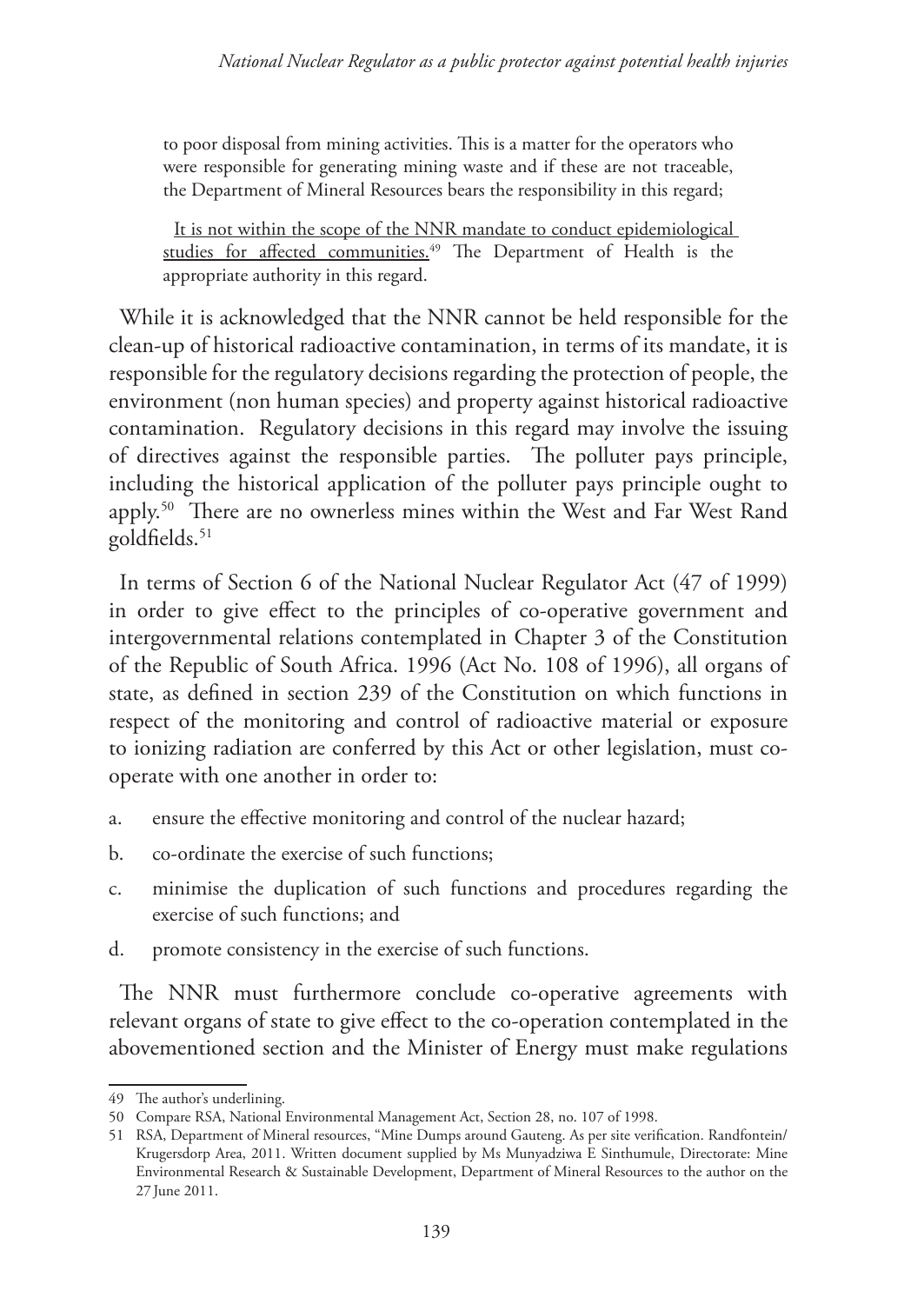regarding matters that must be provided for in co-operative agreements.

The author has no knowledge that a co-operative agreement has been entered into between the NNR and the Department of Health or any other relevant organ of state in order to assess and quantify the health risks. This urgent matter therefore remains unattended and unaddressed.

#### *NNR and public interests*

As mentioned earlier a recent Greenpeace Report<sup>52</sup> found that the NNR is a weak protector of the public interest, because it often interprets its mandate so narrowly. For example, instead of taking the lead on questions of radioactive contamination, it waits for other government agencies to be active. It rejects its broad responsibility and argues that it is only accountable for overseeing licensed nuclear facilities. Therefore it cannot function effectively to reduce radioactive contamination outside of these facilities, which in the case of South Africa is quite extensive. A few examples are discussed to accentuate the concerns of Greenpeace and others with the NNR approach to environmental risks:

### **Environmental risks and NNR responses on public anecdotal evidence and concerns**

Perhaps from the start of this discussion it is necessary to state that the NNR does not acknowledge past and present anecdotal evidence. To exemplify: In an interview with the *Carletonville Herald*, Mr. Orion Phillips of the NNR expressed the opinion that:<sup>53</sup>

… the radiation risk in Carletonville area is so low that inhabitants have nothing to fear.

Also, in a May, 2011 interview with well-known TV presenter Johann Botha, the CEO of the NNR, Adv. Boyce Mkhize, made a noble statement:<sup>54</sup>

One soul lost is one too many… Anything that ought to be done should be done.

<sup>52</sup> Greenpeace, Report, R Teule (Ed.), "The true cost of nuclear power in South Africa", 2011.

<sup>53</sup> A Louw, *Carletonville Herald*, 16 July, 2010.

<sup>54</sup> J Botha, Summit TV, Series 3, Episode 34, Kyknet, Projek Aardwolf, May 2011.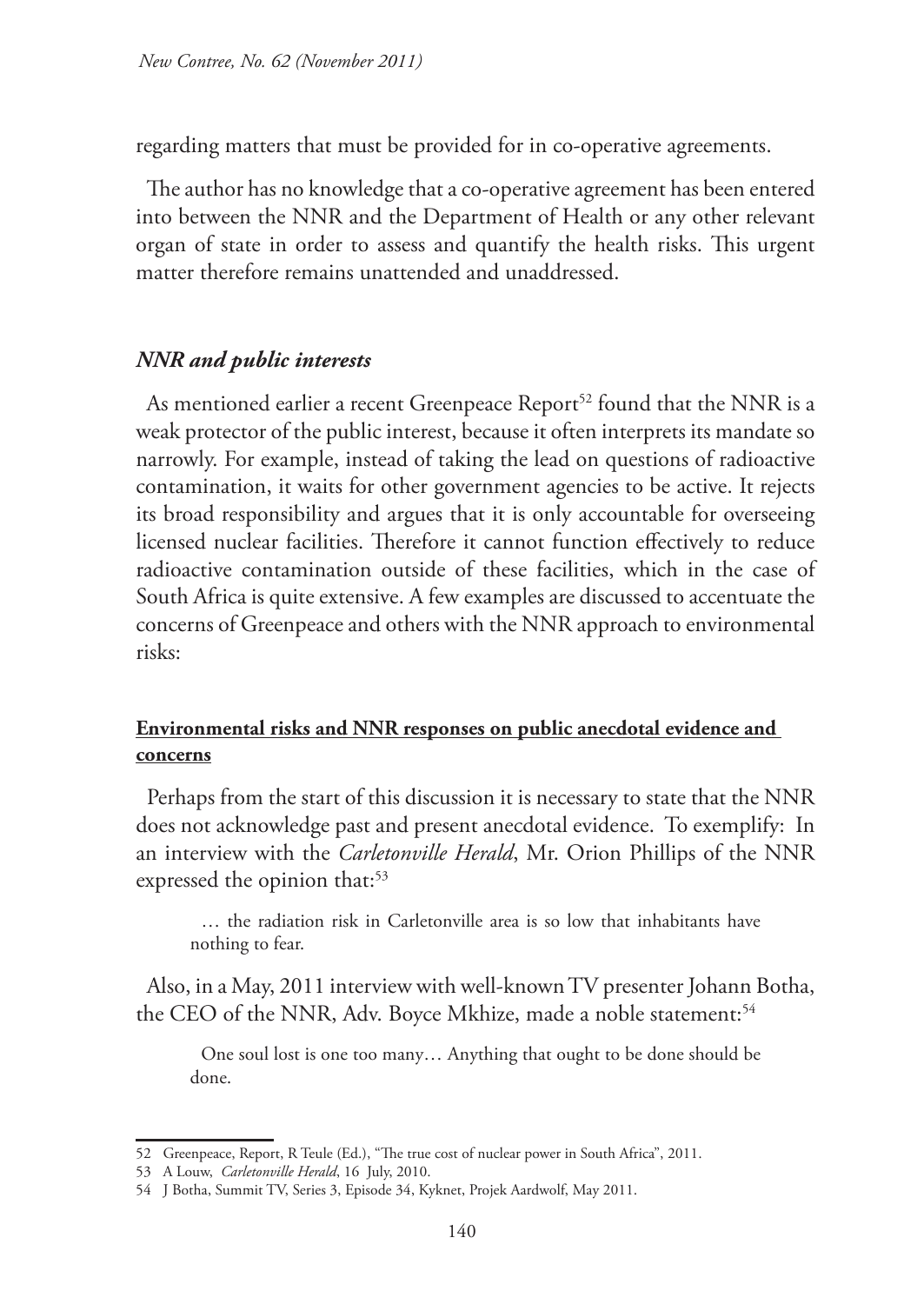However, in reality these noble or soothing remarks provide room for concern when reflecting the NNR's record on its activities from its founding to the present. So for example has the NNR's engagement with members of the communities been limited to two Imbizo's<sup>55</sup> organized by the Executive Mayor, Cllr Andrew Maphetle of the Tlokwe Local Municipality during December 2009 and January 2011.<sup>56</sup> The NNR record of engagement to environmental risks that concerns the public reflects four meetings with the public pertaining to the WCA remediation action plan during September and November, 2009 and the once-off distribution of 600 pamphlets amongst residents of the Tudor Shaft Informal Settlement during 2011. Two other areas, namely the Tweelopiespruit and the Tudor Shaft Informal Settlement also are worth discussing:

#### *Tweelopie Spruit*

The decant of acid mine drainage water into the Tweelopiespruit and the Krugersdorp Game Reserve resulted in the Tweelopiespruit East becoming a Class V River (Very high acute hazard) in 2002. It has resulted in the poisoning of the surface water by sulphates, metals and radioactive elements. The water has decanted since 2002 and the water in the underground located dolomitic aquifer is at significant risk or has already become poisoned and unfit to be used in any manner. Water leaving the aquifer has already contaminated and increased the contaminant load in the Rietspruit and Blaauwbankspruit.<sup>57</sup> Several deaths, claimed to have been directly related to the drinking of mine void water from the Tweelopiespruit have occurred among the animal population in the Krugersdorp Game Reserve. Where mortality can be ascribed to a toxin, it is possible to isolate the causal agent, a process simplified where the possibilities can be identified.<sup>58</sup>

It was found that the mine void water is toxic and could lead to severe health effects or death in humans should it be used for drinking purposes

<sup>55</sup> *Imbizo* is a forum for enhancing dialogue and interaction between government and the people.

<sup>56</sup> Personal communication, M Liefferink/EJ Stoch, December 2011.

<sup>57</sup> Harmony Gold Mining Company. "Impact of the discharge of Treated Mine Water, via the Tweelopiespruit, on the receiving water body Crocodile River System, Mogale City, Gauteng Province", DWAF 16/2/7/C221/C/24. Johan Fourie & Associates, Final Document – 3 December 2006, p. 89.

<sup>58</sup> L Stoch, "Memorandum, Krugersdorp Game reserve: Animal Mortality, V2", 13 May 2005. ES van Eeden, "Whose environment? whose nature? – a trans-disciplinary discussion on some inhumane actions in the destruction and construction in nature – case study, the Merafong municipal region", *The Journal for Transdisciplinary research in Southern Africa*, (2), November 2006, pp. 409-430.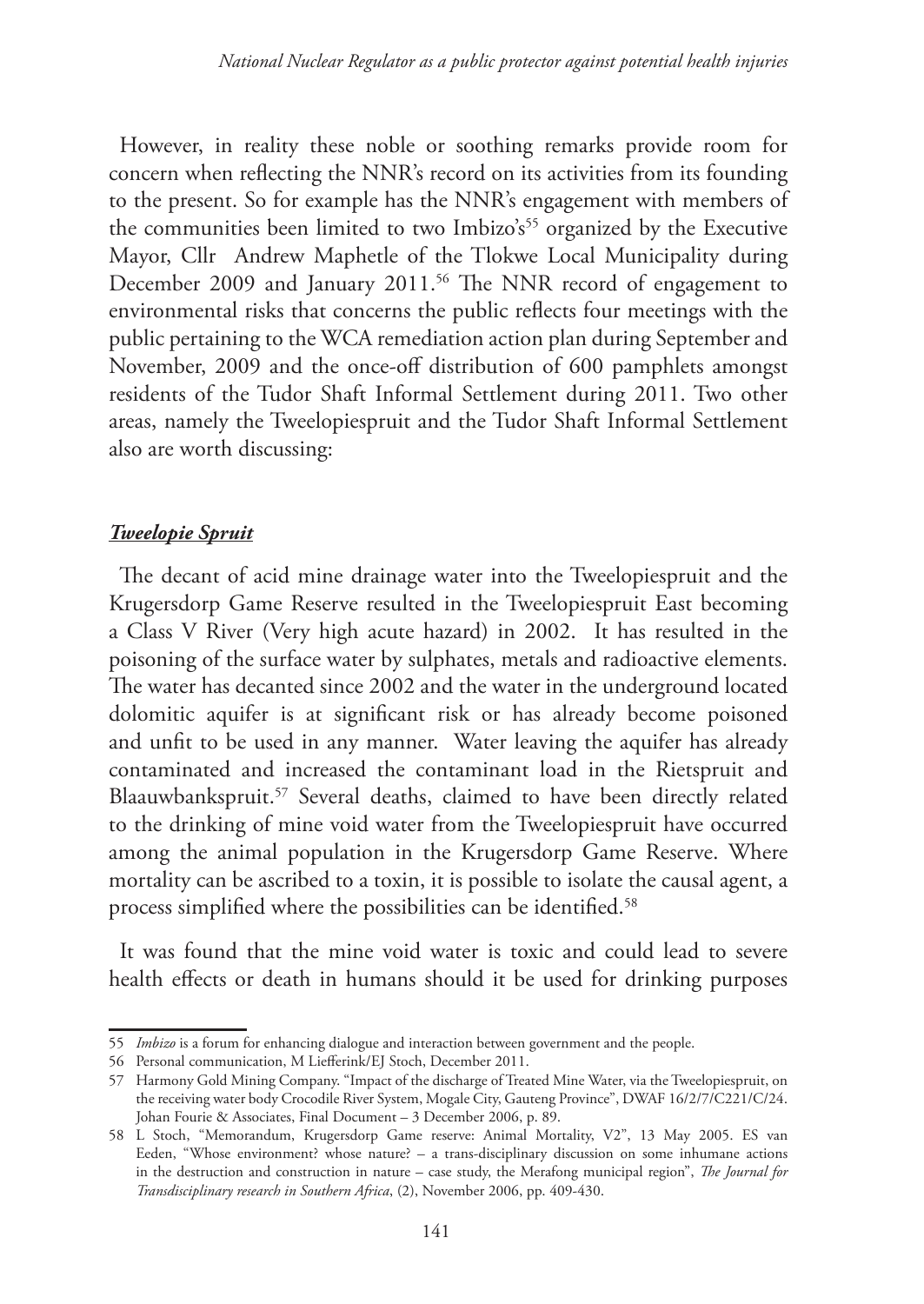in its undiluted form.59 High concentrations of heavy metals, including uranium, cadmium, cobalt, nickel, manganese, iron and aluminium can cause impairment of cognitive functions, skin lesions, cancers and affect the neural development of the foetus, which may result in mental retardation.<sup>60</sup>

Some of the observations and findings of a resident (and researcher) in the area, Mr Stephan du Toit are: 61

Heavy metals... we discovered in my son (Hannes) when we [were] still staying in the Krugersdorp Game Reserve when he was diagnosed with Attention Deficit Hyperactivity Disorder (ADHD) at the age of 5 years. He also had elevated levels of mercury, cadmium, aluminium and lead. It was later determined by the Council for Geosciences (for both my daughter Christi-Ann and Hannes) that the lead accumulated in their systems were originating from Uranium (based on the lead isotope ratios). We intensely assessed the various pollution sources (point & diffuse) that they were confronted with and the various pollution pathways...highlighting again the need for a high confidence population health study."

Other residents, Mr. Mitchell Krog and his wife, Elise (who live downstream from the Tweelopiespruit) also submitted some anecdotal evidence: $62$ 

We spoke with Carin  $\lceil Smit \rceil^{63}$  on Friday evening regarding Elise's blood results which have revealed high levels of mercury in her system, a known cause of Multiple Sclerosis (MS). What is concerning though is that Carin says the tests show that some of her mercury is current, perhaps something in our environment…Our farm in Magaliesburg sits between two prevailing winds, one from the West Rand / Carletonville area, the other from Rustenburg, both areas have lots of mines and industries that could be emitting mercury.

<sup>59</sup> Harmony Gold Mining Company. Environmental Impact Document, "Impact of the discharge of Treated Mine Water, via the Tweelopies Spruit, on the receiving water body Crocodile River System, Mogale City, Gauteng Province", DWAF 16/2/7/C221/C/24. Johan Fourie & Associates, Final Document – 03 December 2006. pp. 89-90.

<sup>60</sup> SHH Oelofse, PJ Hobbs, JRasher and JE Cobbing. "The pollution and destruction threat of gold mining waste on the Witwatersrand - A West Rand case study", Publication no: CSIR/NRE/PW/EXP/2007/0161/. Natural Resources and the Environment CSIR. Natural Resources and the Environment; CSIR. Proceedings of the Sixteenth International Symposium on Mine Planning and Equipment Selection (MPES 2007) and the Tenth International Symposium on Environmental Issues and Waste Management in Energy and Mineral Production (SWEMP 2007). Held jointly in Bangkok, Thailand, 11-13 December 2007, p. 6 of 11.

<sup>61</sup> Electronic communication, Mr Stephan Du Toit, the author and third parties, 6 November 2011.

<sup>62</sup> Electronic communication, Mr Mitchell Krog (photographer)/M Liefferink, 1 November 2011.

<sup>63</sup> In terms of the website http://carinsmit.co.za/ Carin Smit, is listed as the founder of the Synapse Africa Neuro-Nutritional Clinic is a C/Clinical Metal Toxicologist (www.IBCMT.com / www.IAOMT.org) and an autism practitioner. One of her main focal points being the optimization of health through the metabolic recovery from dread diseases. Carin Smit is also a qualified AIT (Auditory Integration Training) – Practitioner and Internationally approved Instructor for new AIT practitioners. She aids in the recovery of individuals, especially children who may suffer from a variety of neuro-integrational disorders.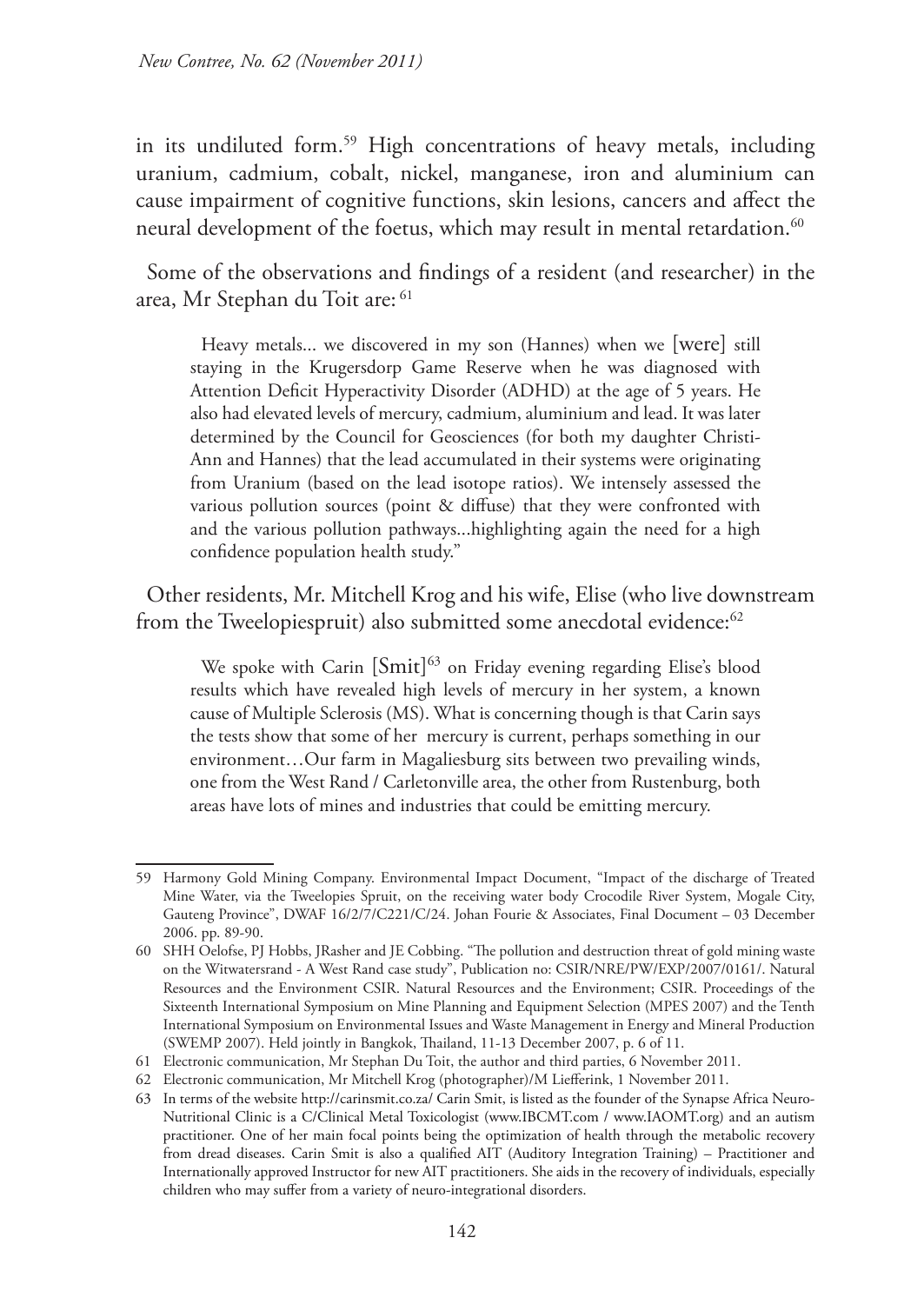The concerns of the abovementioned residents as well as many other affected residents were not acknowledged, investigated or acted upon, neither by the NNR nor by any other relevant organ of state. However, the gold mining company, Goldfields has initiated an epidemiological research project, which will commence in January, 2012.<sup>64</sup> This is conceived as a noble and progressive paradigm shift within the gold mining industry.

### *Tudor Shaft Informal Settlement*

Tudor Shaft Informal Settlement was established in approximately 1997 by Mogale City Local Municipality as a temporary settlement upon uraniferous mine residue. Thousands of residents have subsequently located to Tudor Shaft Informal Settlement. Informal housing are erected adjacent or directly upon radioactive and toxic waste material from historical gold mining. The houses do not have concrete foundations. This renders these areas a potential hot spot for radon exposure.

Image 2: Barefoot child standing on uraniferous tailings in the Tudor Shaft Informal Settlement



Source: The *Durango Herald*, Jenny Gross Associated Press, 2011.

<sup>64</sup> Personal communication, Mr Phillip Jacobs, Head of Sustainable Development of Goldfields (South Africa) and the author, 12 December 2011.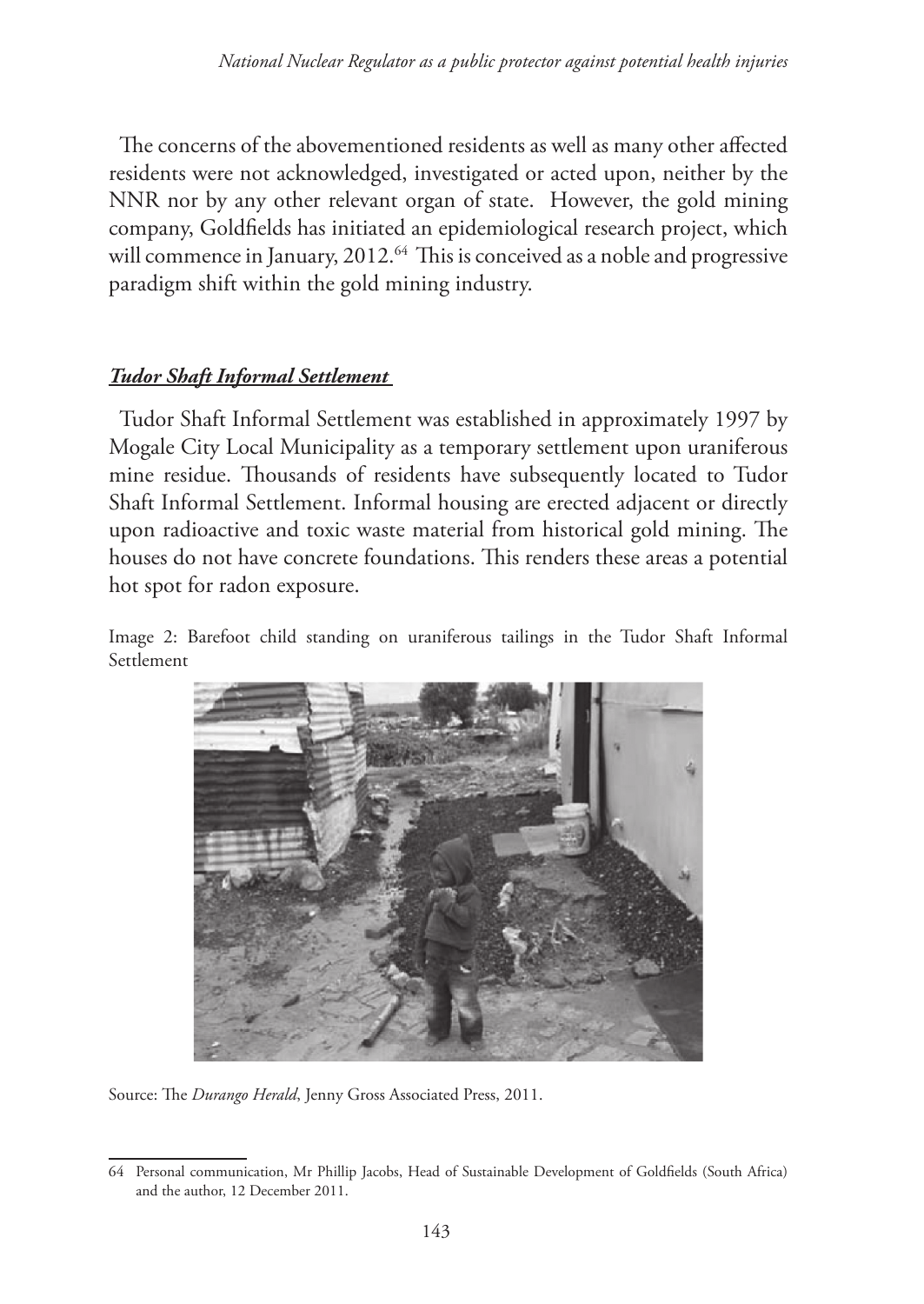Image 3: Tudor Shaft Informal Settlement which was established by Mogale City Local Municipality, 14 years ago, on uraniferous tailings



Source: The *Durango Herald*, Jenny Gross Associated Press, 2011.

Tudor Shaft Informal Settlement, within the WCA, is one of many informal and formal settlements in the goldfields of the Far West Rand, which was established upon and adjacent to uraniferous tailings waste. The Federation for a Sustainable Environment (FSE)<sup>65</sup> called upon the NNR for intervention. After eight years of whistle blowing, advocacy and lobbying, the NNR decided, motivated undoubtedly by the international and national news media coverage and advocacy of the FSE, to conduct, at cost to the NNR, a surveillance exercise on the 21<sup>st</sup> and 22<sup>nd</sup> of July, 2010 and published a surveillance report. The exercise entailed collecting samples of water, soil, vegetable, other media and taking measurements of external radiation in order to independently assess if there were any adverse radiological impacts to members of the public. The NNR team visited 10 sites over a two day period.<sup>66</sup> In its formal testimony the NNR reported that it could find no evidence of a threat to the public and that there were no internal signs of radioactivity present in the bodies of two residents of the Tudor Shaft Informal Settlement

<sup>65</sup> The author of this article is an Executive Member of the FSE that approached the NNR.

<sup>66</sup> The names of the team are not disclosed in the Report. The Report was prepared by Mr Orion Phillips (Senior Manager) and reviewed by Mr A Joubert (Principle Specialist Radiation), J Pule (Senior Specialist Radiation) and N Mohlala (Radio-Chemist) of the NNR. The Report was recommended for approval by Mr O Phllips (Senior Manager).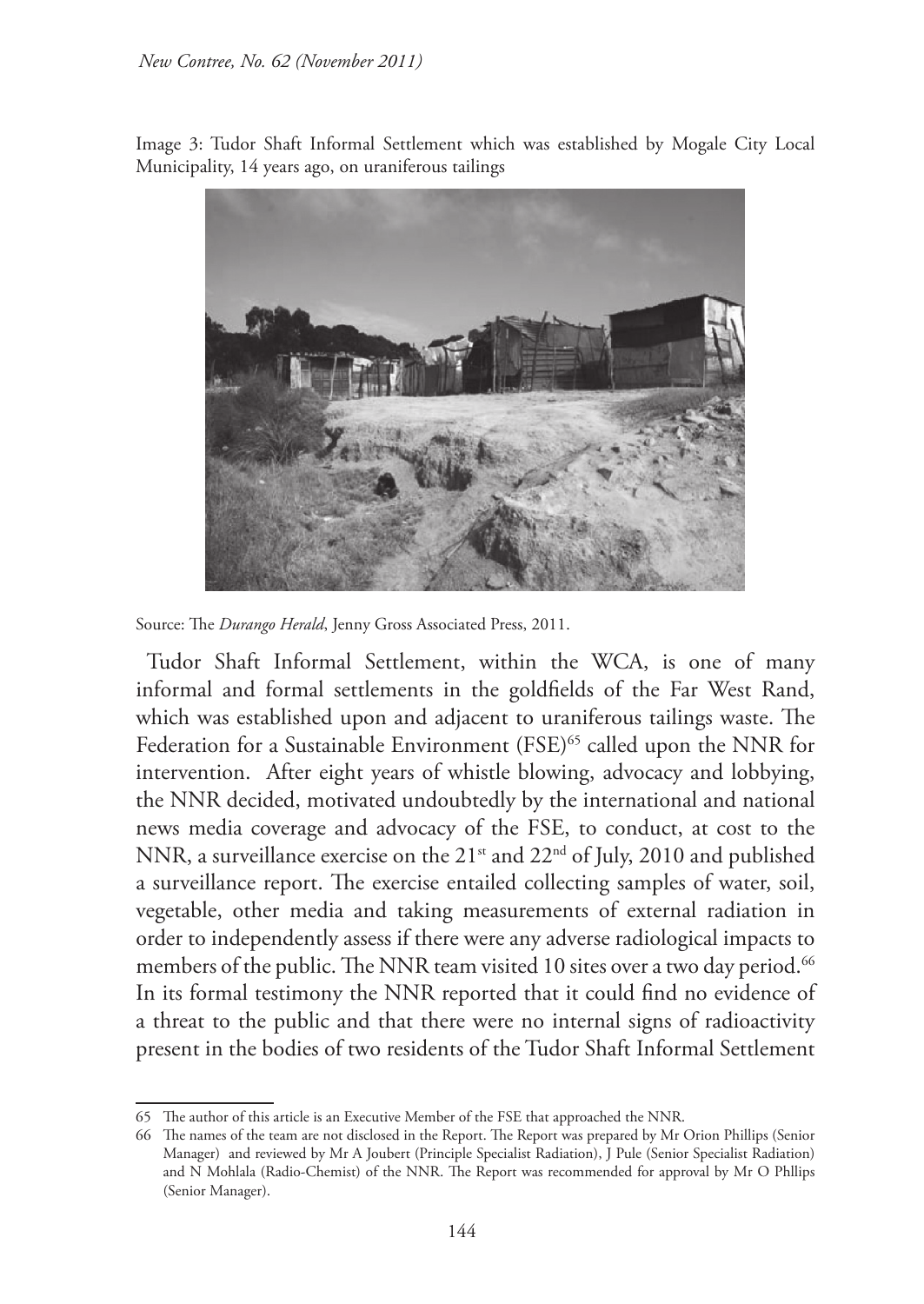that were tested for radioactivity.<sup>67</sup>

The Greenpeace report afterwards stated that the scientific reporting of the NNR pertaining to Tudor Shaft Informal Settlement was inadequate and unreliable.<sup>68</sup> Dr. Rianne Teule of Greenpeace found that the main issues were:<sup>69</sup>

- The report lacks references regarding chosen methodology, risk factors, etc. It refers to the 'Brenk report' but without reference to where that report can be obtained. Without references it is hard to evaluate or criticise the chosen methods and calculations.
- The report does not explain how doses from airborne/re-suspended particles are determined. No volumetric activities are given in the analysis results or how it was determined. If measurements were done during the two day site visit, this would have been insufficient to evaluate a useful value for the volumetric activity, as it will vary significantly depending on season and weather conditions.
- The omission of the dose due to radon exposure especially in Tudor Shaft Informal Settlement is a serious flaw. These doses can be very significant, and would add to the 3.89 mSv currently estimated for the most affected group.
- The emphasis the report puts on the Whole Body Count results for two people is highly unjustified and unprofessional. Not only can the most relevant radionuclides not be detected with this technology, also the relevance of a twoperson (random?) selection is debatable. These two people should be retested using other methods (as they might now falsely assume to not be exposed).

However, the FSE encouraged the intervention of independent scientists<sup>70</sup> who verified that the contamination was a serious threat to human health. Also, the FSE in co-operation with national and international experts, identified worrying mistakes in the NNR report, for example on the mis-calculation of dose impacts. The NNR claimed that it was "not a research body", and undertook to revise its findings.<sup>71</sup> The revised report was published on the  $14<sup>th</sup>$ 

<sup>67</sup> RSA, NNR Report No TR-NNR-10-001, "Surveillance Report of the Upper Wonderfonteinspruit Catchment Area", 25 August 2010.

<sup>68</sup> Greenpeace, Report, R Teule (Ed.), "The true cost of nuclear power in South Africa", 2011.

<sup>69</sup> Electronic communication, R Teule/NNR and M Liefferink, 7 January 2011.

<sup>70</sup> Dr R Teule (Greenpeace); Mr P Diehl (World Information Service on Energy) and Dr E Blaurock-Busch of Germany critically reviewed the NNR report. Dr Busch, 29 November 2010, also participated as a speaker at the North West University's (NWU) 1<sup>st</sup> Forum on Ecohealth research in Pretoria, South Africa, titled: Toxic Bodies – Toxic Environments- Some multidisciplinary research perspectives; Also see the findings of F Winde of the NWU in several articles and that of C Busby on "Radioactivity in the Upper Wonderfonteinspruit Catchment Area. Review of National Nuclear Regulator Surveillance Report TR-NNR-10-001". December 2010.

<sup>71</sup> Greenpeace, Report, R Teule (Ed.), "The true cost of nuclear power in South Africa", 2011, p. 24.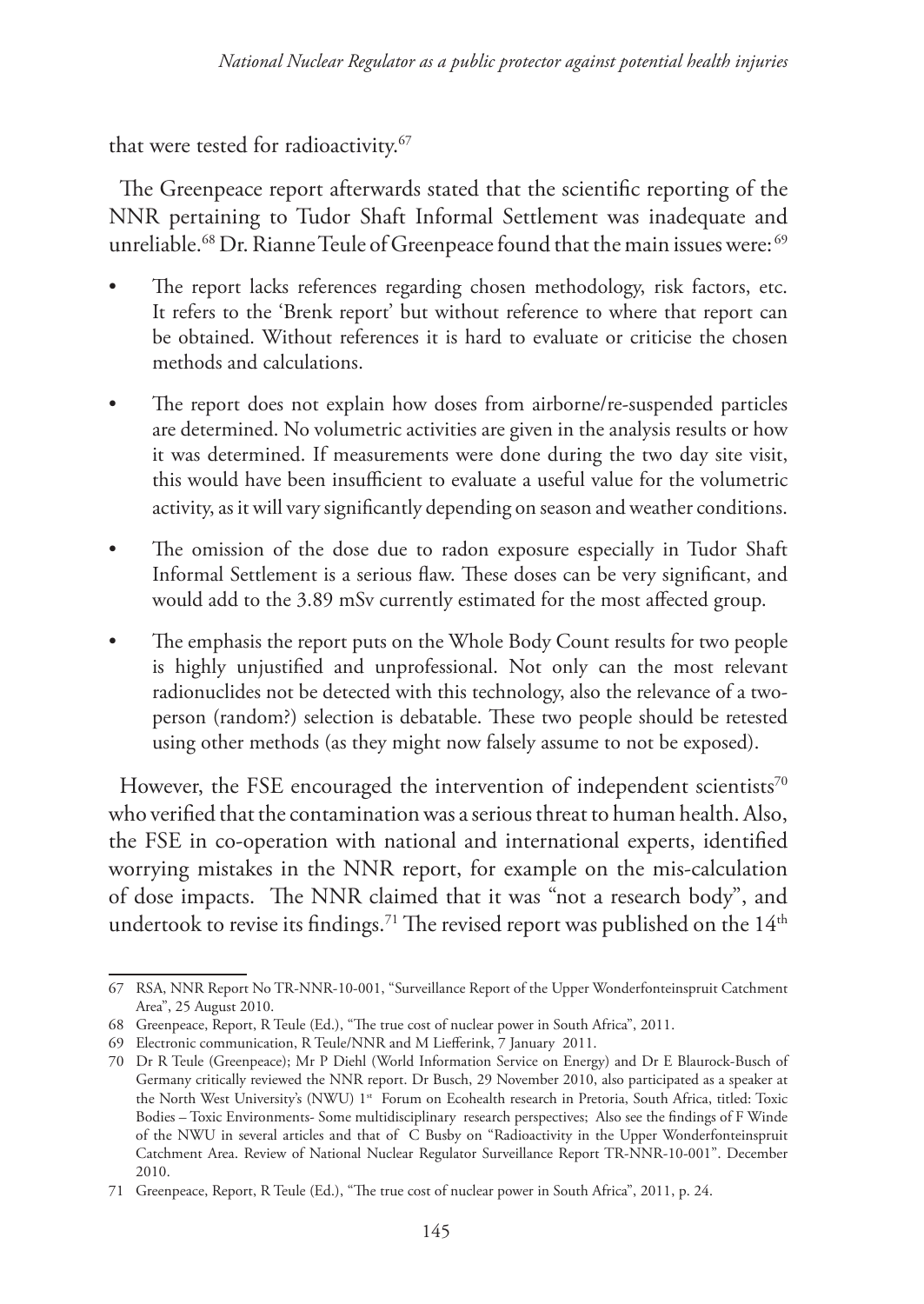#### of March, 2011.

It is the author's opinion that the NNR has financial, technical and human resource constraints which impedes its ability to fulfil its mandate effectively. The author is furthermore of the opinion that the NNR's engagement with the public and civil society is ineffective and there is an historical unwillingness to collaborate with affected communities in addressing radioactivity; to address issues transparently and a tardiness to make pertinent information available to interested and affected parties.

Subsequently, the NNR recommended to Mogale City Local Municipality that the residents of Tudor Shaft Informal Settlement be relocated.72 This recommendation was undoubtedly motivated by the subsequent negative news media reports pertaining to the NNR's Surveillance Report and alleged errors in its mathematical calculations, although the NNR publicly objected to the fact that the peer review of its Surveillance Report was unsolicited.

In the NNR's Annual Report presented by the CEO of the NNR, Adv. Boyce Mkhize to the Parliamentary Portfolio Committee on Energy, on the 18<sup>th</sup> of October, 2011, it was submitted that as a result of the recommendation of the NNR that: "…the Tudor Shaft Informal Settlement …resulting in the entire settlement being relocated to another site."73

From the above-mentioned response it is evident that the NNR conducted no further follow-up inspections or visitations to the area in order to verify whether the entire settlement has been relocated. The statement by the CEO of the NNR was not informed by the current situation within the Tudor Shaft Informal Settlement. The pre-directive which was issued by the Department of Environmental Affairs to Mogale City Local Municipality furthermore substantiates this statement.74

<sup>72</sup> The recommendation was issued in July, 2011. See Notice of intention to issue a directive in terms of section 28(4) of the National Environmental Management Act (107 of 1998) and / or a directive in terms of section 31 A of the Environmental Conservation Act (73 of 1989) in respect of the radioactive mine tailing within the Tudor Shaft Informal Settlement, Mogale City by the Deputy Director General of the Department of Environmental Affairs, Ishaam Abader to the City Manager of Mogale City Local Municipality, 5 September 2011.

<sup>73</sup> S Bega, "Residents use radioactive mud as an acne cure", *Saturday Star*, 12 November 2011.

<sup>74</sup> The recommendation was issued in July 2011. See Notice of intention to issue a directive in terms of section 28(4) of the National Environmental Management Act (107 of 1998) and / or a directive in terms of section 31 A of the Environmental Conservation Act (73 of 1989) in respect of the radioactive mine tailing within the Tudor Shaft Informal Settlement, Mogale City by the Deputy Director General of the Department of Environmental Affairs, Ishaam Abader to the City Manager of Mogale City Local Municipality, 5 September 2011.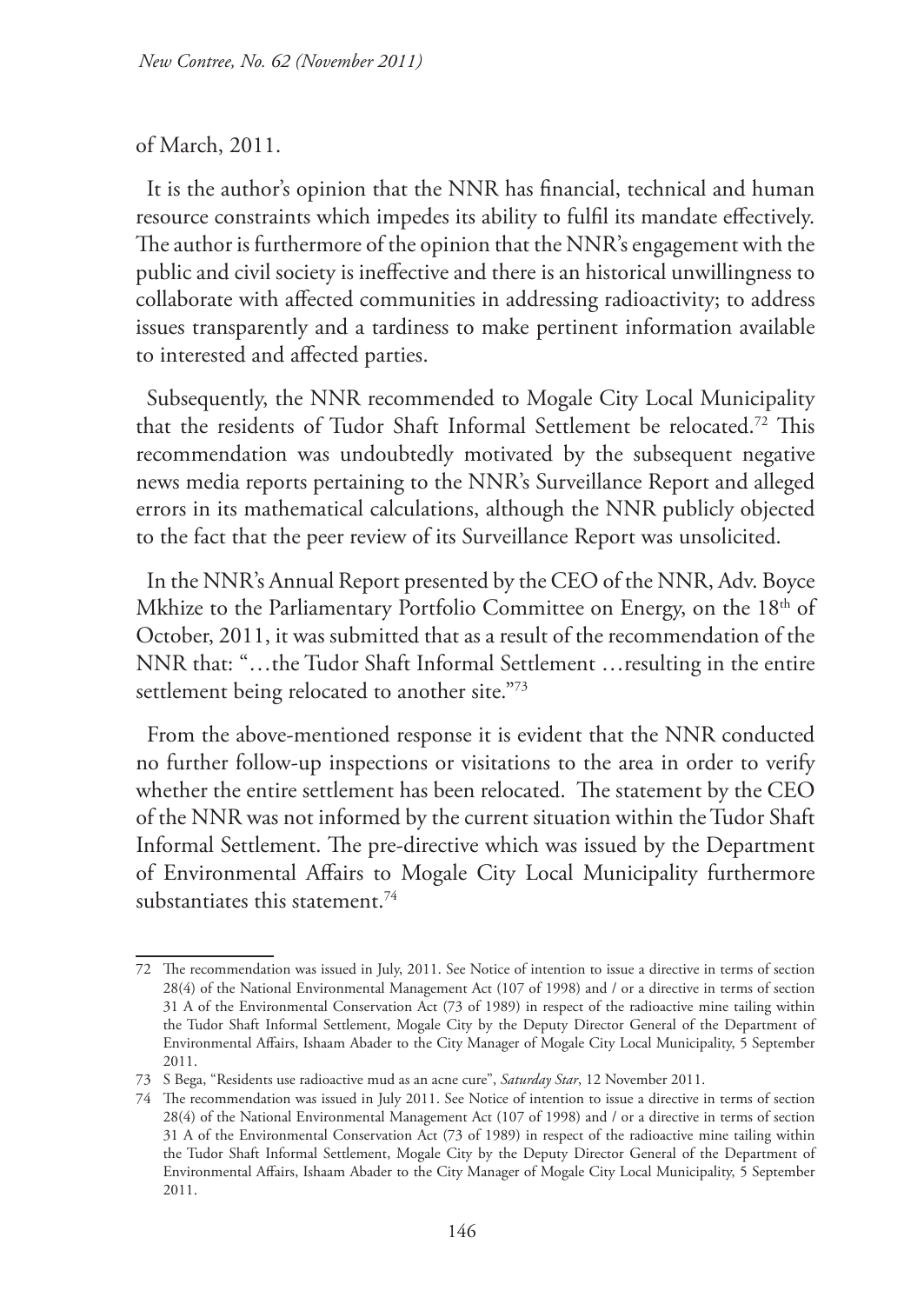Tudor Shaft Informal Settlement residents like Jeffrey Ramorute stated that all of them were not removed. He recently stated:<sup>75</sup>

These people are lying if they say they've moved everybody. We're still here, living in poor conditions.

Grounded upon physical evidence, only 13 shacks were relocated adjacent to an uraniferous tailings dam which is currently being re-mined. There are hundreds of residents within Tudor Shaft Informal Settlement who continue to live upon uraniferous tailings. The area, from which the 13 families were removed, remains unrehabilitated and has become an attractive nuisance for barefoot children to play.<sup>76</sup>

Thousands of residents continue to live on radioactive contaminated soil. The situation in Tudor Shaft Informal Settlement is mirrored in the entire Witwatersrand goldfields.<sup>77</sup> It is to be concluded that the intervention by the NNR, while laudable, was a cosmetic and wholly inadequate address of the situation but inspires hope that it will establish a positive legal precedent.

The Socio-Economic Rights Institute of South Africa,<sup>78</sup> in conjunction with members of the FSE, conducted interviews with residents of Tudor Shaft Informal Settlement. A qualitative questionnaire was used to interview the members on any problems they had with their environment; the level of knowledge of these environmental problems and the health risks posed. Approximately half of the respondents in Tudor Shaft Informal Settlement mentioned issues to do with the environment as a key concern facing them and their communities without being prompted. In a recent government

<sup>75</sup> Notice of intention to issue a directive in terms of section 28(4) of the National Environmental Management Act (107 of 1998) and / or a directive in terms of section 31 A of the Environmental Conservation Act (73 of 1989) in respect of the radioactive mine tailing within the Tudor Shaft Informal Settlement, Mogale City by the Deputy Director General of the Department of Environmental Affairs, Ishaam Abader to the City Manager of Mogale City Local Municipality, 5 September 2011.

<sup>76</sup> Grounded upon anecdotal evidence and news media reports. See for example S Bega, *Saturday Star*, 12, C Matthews *Financial Mail, 26* August 2011.

<sup>77</sup> Notice of intention to issue a directive in terms of section 28(4) of the National Environmental Management Act (107 of 1998) and / or a directive in terms of section 31 A of the Environmental Conservation Act (73 of 1989) in respect of the radioactive mine tailing within the Tudor Shaft Informal Settlement, Mogale City by the Deputy Director General, Ishaam Abader to the City Manager of Mogale City Local Municipality, 5 September 2011.

<sup>78</sup> J Dugard, J MacLeod and A Alcaro. Abstract for "Human Rights and the Global Economy", Conference, *Rights Mobilisation in South Africa in the context of acute environmental harm*, New School, NYC, 9-10 November 2011. Jackie Dugard is executive director of the Socio-Economic Rights Institute of South Africa (SERI).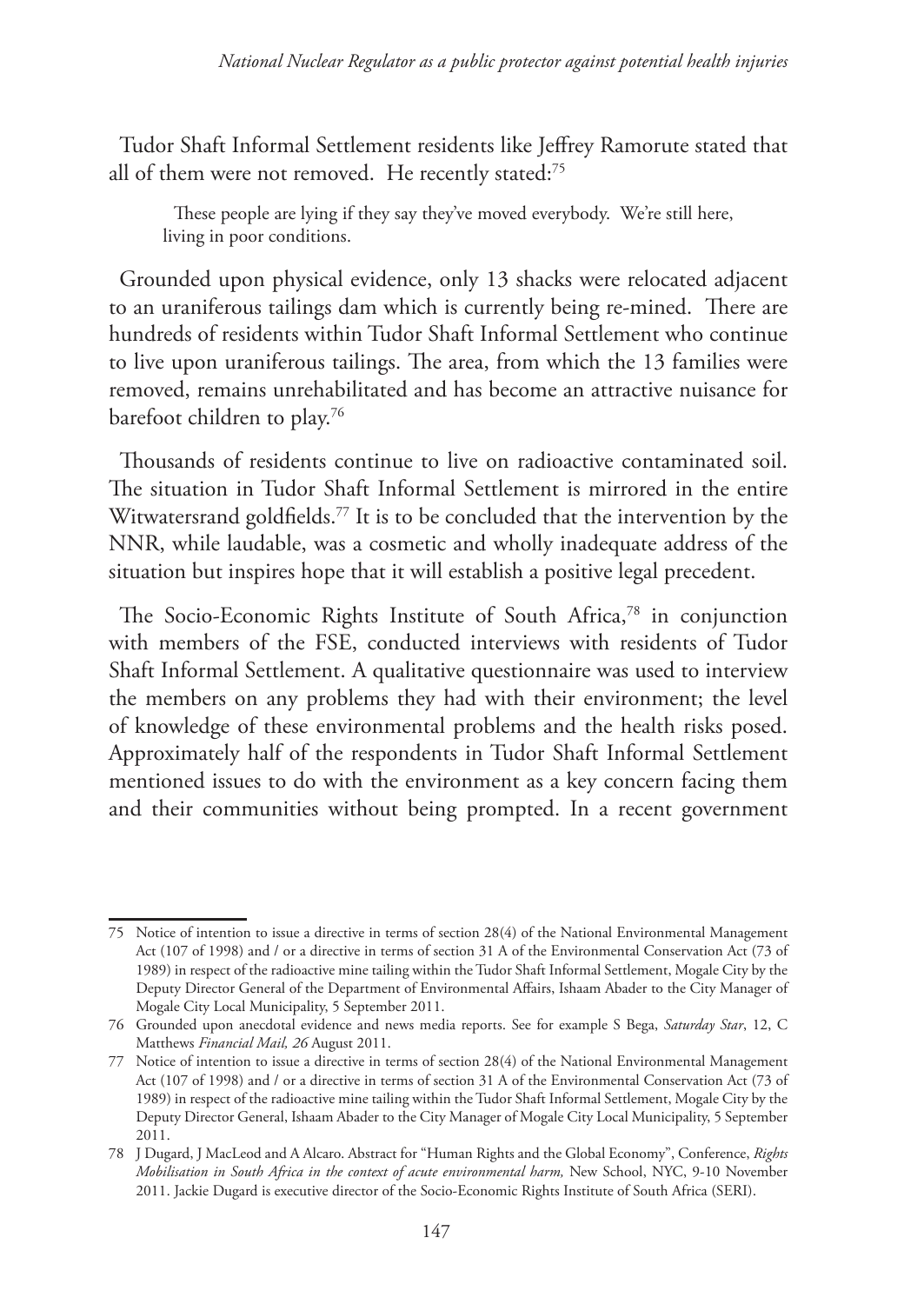report<sup>79</sup> it is believed that the NNR ruling is "likely ...to be relevant for a number of other sites" and high risk informal settlements will need to be moved to minimize human health risks.

It is the author's opinion that the implementation of changes and relocation will be a slow and arduous process. It is furthermore the NNR's firm opinion that it is not the relevant organ of state to address these issues; that the health risks are low and does not warrant action. Grounded upon the historical address of radioactive contaminated sites by the NNR, it is concluded that the actions by the NNR are reactive and not proactive and a piecemeal approach to these issues is followed.

In the final draft of another report titled; *"Feasibility study on Reclamation of Mine Residue Areas for Development Purposes. Phase II Strategy and Implementation Plan"* commissioned in 2011 by the Gauteng Department of Agriculture and Rural Development, the institution sound:

The unfortunate case involving the NNR-enforced relocation of the Tudor Shaft Informal Settlement illustrates that there are powerful scientific arguments for preventing human settlement in or close to these mine residue areas until toxic and radiogenic materials have been completely removed, the area radiometrically surveyed and monitored until cleared for safety by the NNR.

Notwithstanding the powerful scientific arguments to prevent staying on contaminated land, it remains the NNR's firm and deliberate opinion that it is not responsible for the regulation of uraniferous mining waste and spillages on public and private properties and for the assessment of impacts of radioactive mining waste upon human health. In the absence of co-operative agreements - on a vertical and/or horizontal level – between the NNR and relevant organs of state, uraniferous mining waste remains largely unregulated and the impacts upon communities unaddressed.

### **Working towards a positive legacy in the Far West Rand and broader goldfield areas**

The above-mentioned concerns have been acknowledged by organizations and institutions such as the Council for Scientific and Industrial Research, the

<sup>79</sup> GDARD, Final report, 788/06/02/2011, Umvoto Africa (Chris Hartnady, Andiswa Mlisa) in association with TouchStone resources "Feasibility study on reclamation of mine residue areas for development purposes: Phase II strategy and implementation plan", July 2011.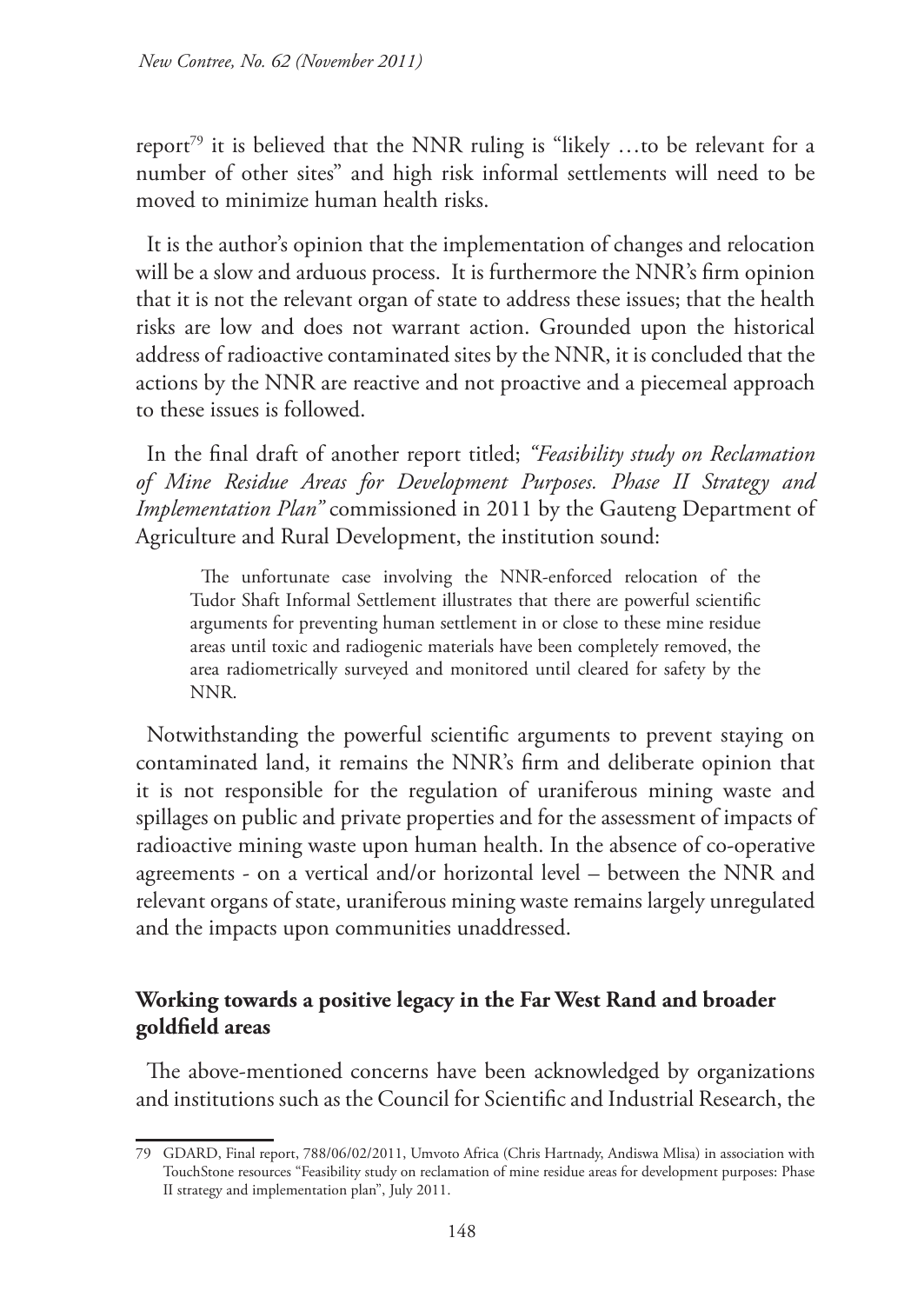North-West University, University of the Witwatersrand, Harvard Law School (Human Rights Program), the Social and Environmental Rights Institute, the Pretoria University (Onderstepoort), the Legal Resources Centre, Oxfam, the Ford Foundation, the Centre of Environmental Rights, Greenpeace International, Stichting Onderzoek Multinationale Ondernemingen, World Information Service on Energy, the Department of Mineral Resources, etc. These organizations and institutions are currently assisting or co-operating with the author in research projects pertaining to the said concerns and gaps in information.

The South African Human Rights Commission, a national human rights institution established in terms of section 184 of the Constitution of the Republic of South Africa, (Act 108 of 1996) has, inter alia in support of the author's concerns, established a section 5 Expert Advisory Committee in order to find workable methods of promoting responsible mining practices and monitoring thereof in an effort to address historical and current impacts of mining.<sup>80</sup> With the Commission's focus on the right to a safe and clean environment and the designation of a dedicated Commissioner to deal specifically with natural resource management and human rights, the Commission is well placed to carry out a number of activities in promoting and protecting this right.

In a recent decision the Constitutional Court provided guidance on the meaning of "ecologically sustainable development", thereby informing on the nature of the state's obligations in terms of the right. The court stated that sustainable development requires recognition of the inexorable links between socio-economic development and the environment: Development cannot subsist on a deteriorating environmental base – unlimited development is detrimental to the environment and the destruction of the environment is to development. All decision and law-making processes therefore need to integrate economics and ecology – not just to protect the environment, but to protect and promote future development as well.<sup>81</sup>

The 125 years of gold mining within the Witwatersrand goldfields may in future leave a legacy of abandoned ghost towns, excavated areas, pits,

<sup>80</sup> Minutes of the Section Five Committee Meeting On Acid Mine Drainage, 22 March 2011.

<sup>81</sup> Fuel Retailers Association of Southern Africa v Director-General: Environmental Management, Department of Agriculture, Conservation and Environment, Mpumalanga Province & Others 2007 (6) SA 4 (CC) (Fuel Retailers case) and MEC: Department of Agriculture, Conservation and Environment & other v HTF Developers (Pty) Ltd., 2007.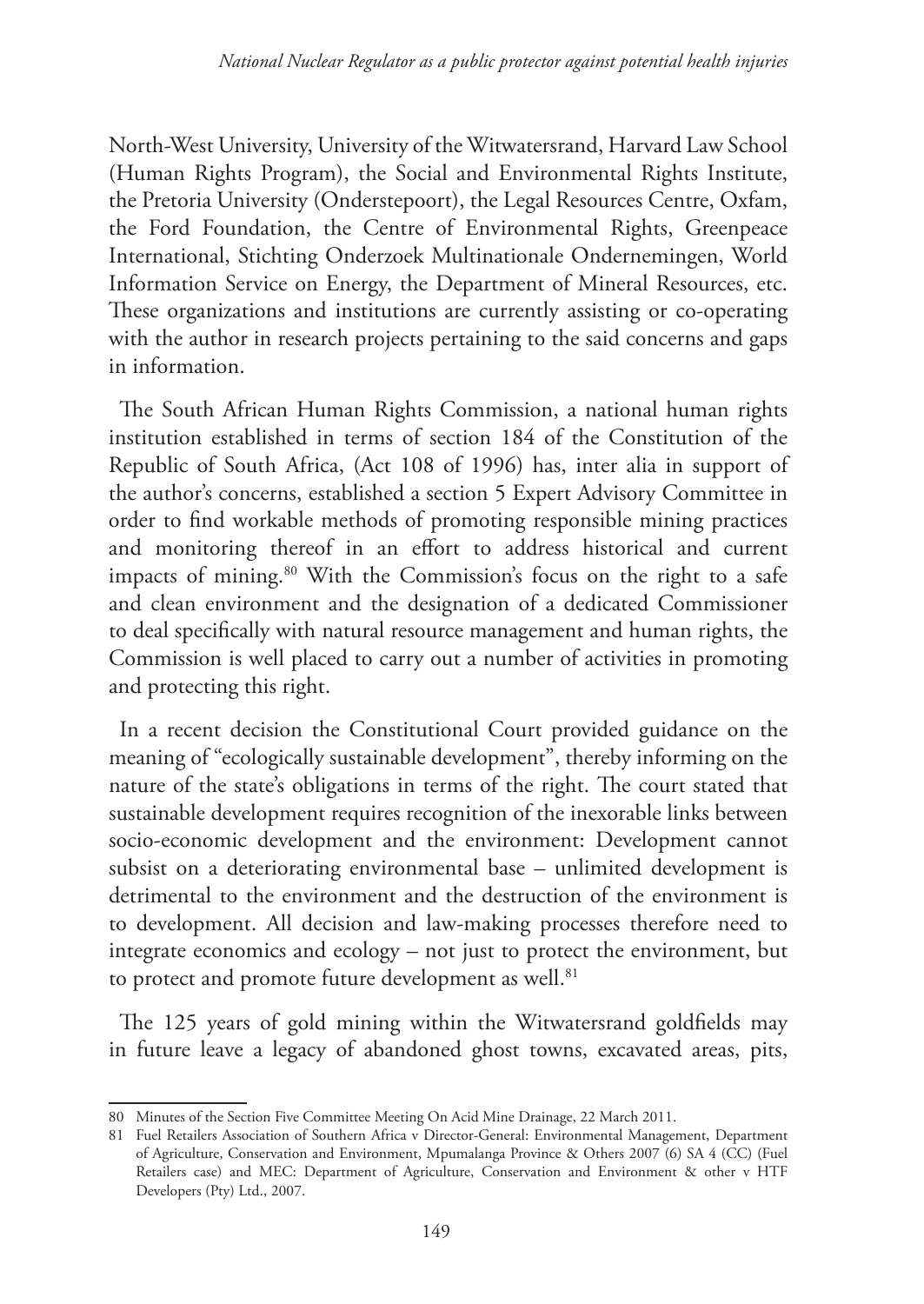overburden rock dumps, tailings dumps, reseptor dams, abandoned machinery and infrastructure, sinkholes and degraded ecosystems and soil with accompanying health risks and hazards, and impacts. Realizing that the Witwatersrand mining legacy cannot be addressed at the highest level of rehabilitation standard, i.e. re-creating pre-mining conditions in all disturbed areas, and that available finance will invariably influence rehabilitation standards, the following practicable environmental options are proposed for the attention of the NNR:

- The NNR should exercise its mandate to protect people, the environment and property against radiological damage.
- Co-operative agreements by the NNR with relevant organs of state, on vertical and horizontal levels, should be entered into in order to address the health risks and hazards within the Witwatersrand goldfields.
- As far as possible, all pollution, including pits filled with radioactive and toxic sludge, uraniferous tailings spillages and receptor dams containing elevated levels of radioactive and toxic heavy metals, must be cleaned up, all infrastructure for which there is no future use must be demolished, and all mine waste must be disposed according to legal standards, and where, feasible, international best practice, while taking the close proximity of the mine waste to residential developments, into account.
- If existing tailings dumps or dams are re-mined for the recovery of gold and/ or uranium, remediation of the footprints must take place concurrently with the re-mining of the dumps or dams. If tailings dumps or dams are not remined the surface of any dump should be as small as practicable and domed, rather than flat, and vegetated and encapsulated (e.g. capping the top and slide slopes with one meter of soil, planting grasses, and paving the top with asphalt) in order to ameliorate toxic and radioactive dust fallout, erosion and water pollution.
- Mine tailings dams and dumps must be fenced off, with clear warning signs at prominent places and with no housing within a 1 000 m buffer zone of a tailings dam or dump.
- Resident relocations (formal and informal settlements) may be required.
- Rehabilitation standards are largely determined by end land use. Since they are the ultimate recipients of potential ongoing and historical pollution and the potential future land users, the requirement of the Mineral and Petroleum Resources Development (MPRD) Regulation 62 entails that interested and affected parties must be involved in the agreements regarding future land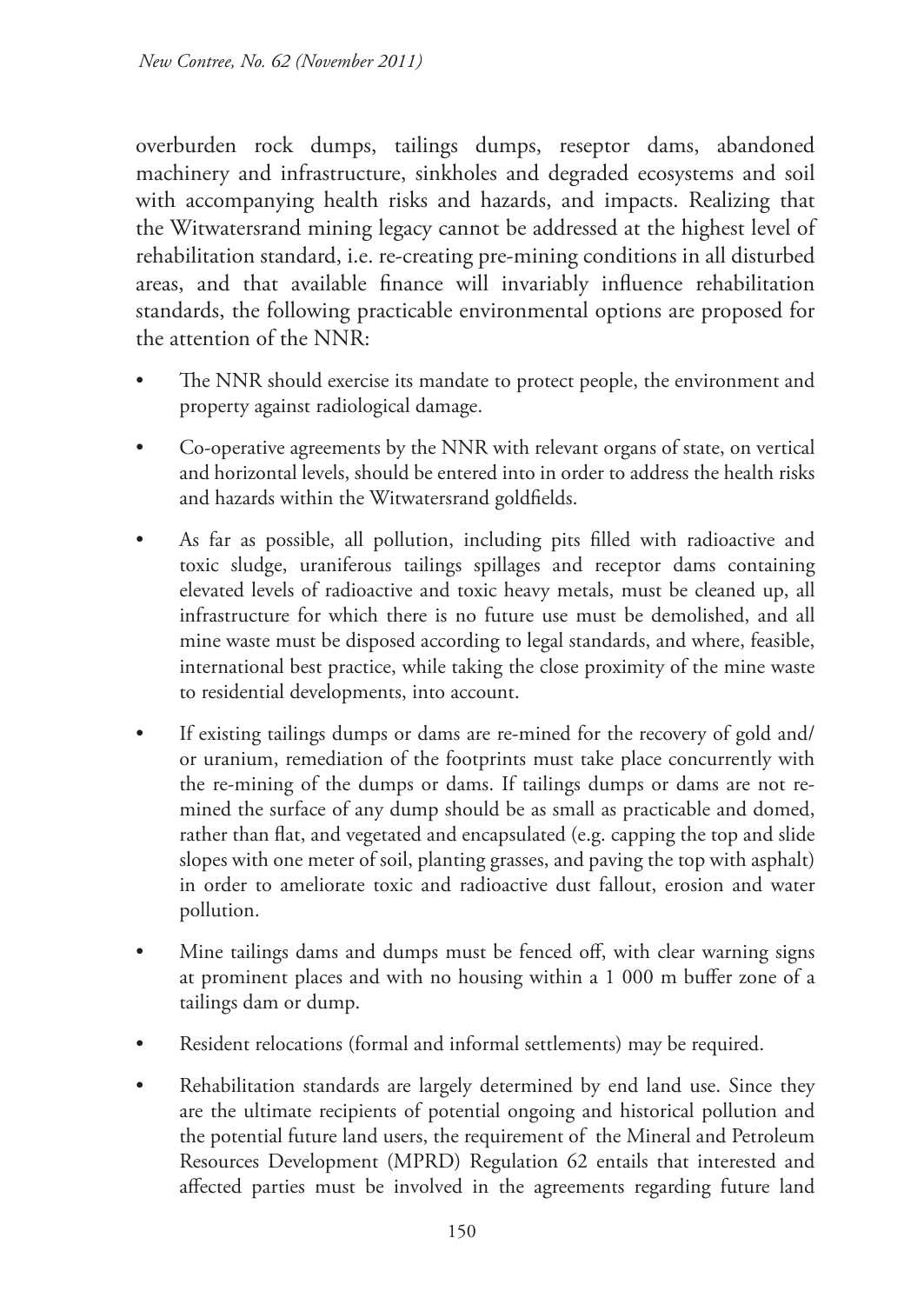use of affected areas and thus in the decisions regarding the establishment of objectives for such future land use, as well as in discussing the alternatives for engineering interventions, where decisions regarding such options will affect the future land use.

Based on current information, residential townships, edible crop production and livestock grazing are considered to be high risk land-uses for tailings storage facilities, footprints and areas within the aqueous or aerial zone of influence of tailings storage facilities and metallurgical plants in the Witwatersrand goldfields. Failure by the regulators and industry to agree on suitable "soft" end land-uses and buffer zones could exacerbate liabilities for closing mines by resulting in subsequent land-uses that are subeconomic or risky.82

### **Conclusion**

It is the considered opinion of certain academics that "the implications of the NNR's ruling on Tudor Shaft Informal Settlement" is that "Government is in panic because of the NNR Tudor Shaft Informal Settlement ruling, with 36 known radioactive hotspots across Gauteng, and that "buffer zones are being mooted at 2,000 metres from tailings facilities."83

It was found by the authors of the GDARD document, titled "Feasibility study on reclamation of mine residue areas for development purposes: Phase II strategy and implementation plan" that the level of interaction between national government departments that administer environmental legislation is lacking, especially between DWA, Department of Environmental Affairs (DEA), Department of Mineral Resources (DMR) and NNR. There is thus a lack of responsibility and will to act from government departments and an attempt to place the onus on other departments or directorates. Directorates and departments are thus not working together. There are cases where mandates between various departments or directorates overlap, where no work is being undertaken due to each department thinking that the other is doing it. In addition, there are issues of limited capacity: government staff are under-trained and overstretched, and high staff turnover is also common. In institutions such as the NNR and Council of Geoscience (CGS), capacity and

<sup>82</sup> MW Sutton, "South African legislation pertinent to gold mine closure and residual risk", A Fourie, M Tibbett and J Wiertz (Eds), *Mine closure* (Australian Centre for Geomechanics, Perth, 2007), p. 89-102.

<sup>83</sup> A Turton, Powerpoint presentation during the Minewater Management Conference, 28 September 2011. Midrand Convention Centre, Midrand. (Author's note: Prof F Winde indentified 99 radioactive hotspots in the WCA alone. RSA, DWA, "Wonderfonteinspruit Catchment Area, Remediation plan radioactive contamination, Iliso Consulting (Pty) Ltd.; RSA, NNR, NNR Final draft report, April 2009, Annexure C.)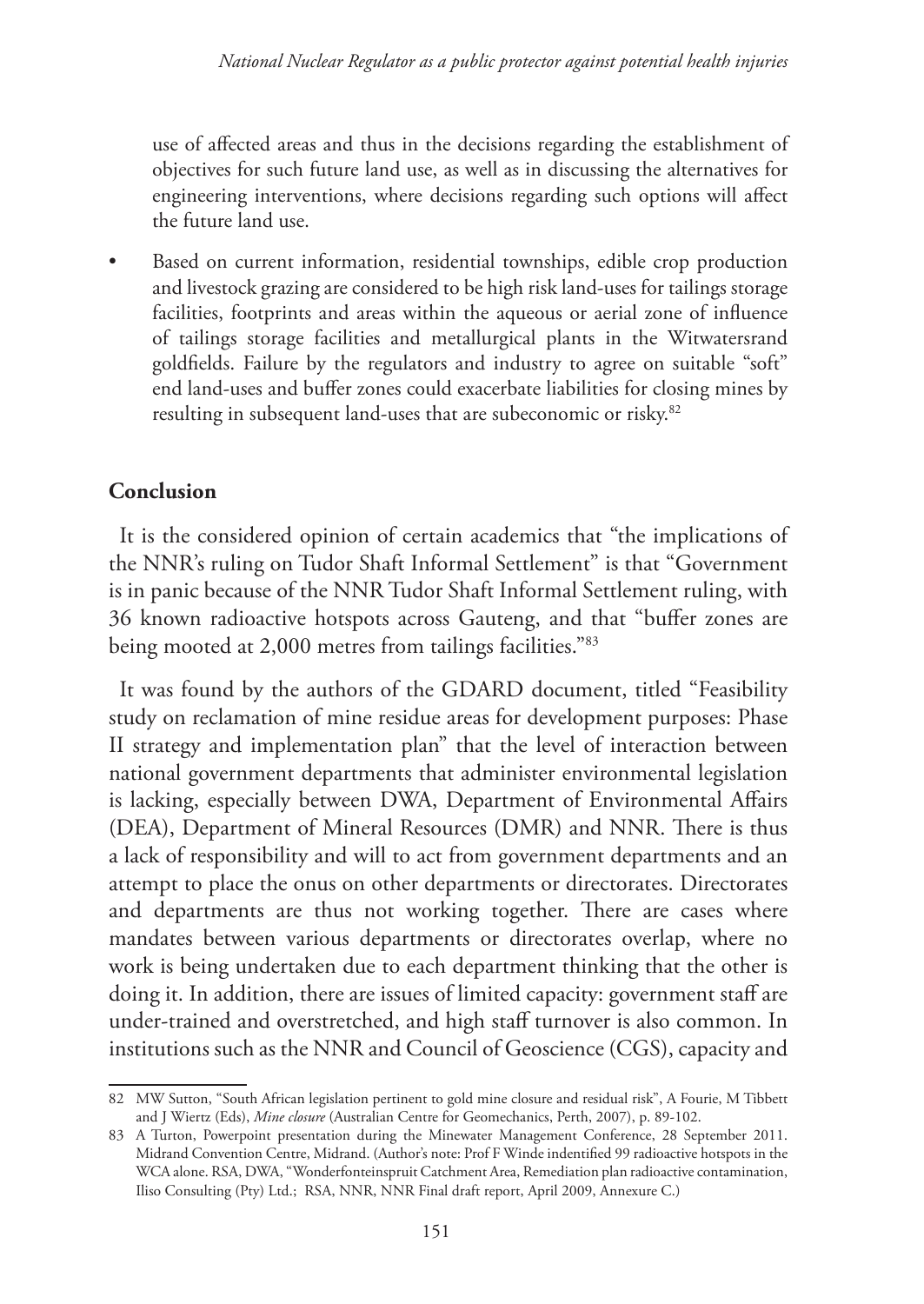#### skills are dying out.<sup>84</sup>

It can be concluded that the historical regulatory decisions by the NNR pertaining to uraniferous mining waste were insufficient and significant challenges remain. The NNR is of the opinion that it is not responsible for the regulation of historical uraniferous mining waste and its impacts upon communities. As a result it remains largely unregulated. Since South Africa is of the intention to expand its nuclear power, it is imperative that the NNR demonstrates its willingness and commitment to regulate uraniferous mining waste in order to build trust and confidence in the public that it will successfully regulate and manage highly radioactive nuclear waste.

Not all risks can be addressed by the gold mining industry. Future landuses must be addressed by the regulator to ensure that current rehabilitation practices are not short-sighted or incompatible with end land-uses, and that municipal development plans are risk-averse. Examples of the latter include residential and agricultural developments well within the zone of influence of tailings storage facilities, and the use of contaminated water for crop irrigation. The presence of contaminated mine water and soils in the Witwatersrand goldfields has long been recognized, and the World Health Organization has identified hand-to-mouth activity in young children worldwide as a significant risk factor in the consumption of contaminated soil. The close proximity of poorer and high density residential areas, together with household food gardens, to tailings storage facilities and acid mine drainage in the West Rand could expose to risk the sector of the population that is least equipped to deal with it.

There is also a lack of regulatory guidance regarding what land-uses tailings storage facilities and footprints can potentially be converted to during and post-closure, and this has resulted in gold mining companies allocating resources to short-term measures for dust control and aesthetics. Guidelines for sustainable closure options which minimize future risks to the industry and the Municipality should encompass the conversion of gold mine tailings and mine water to resources, and mainstream the objectives of the Kyoto Protocol, to which South Africa is a signatory, and the Marrakesh Accord of

<sup>84</sup> GDARD, Final report, 788/06/02/2011, Umvoto Africa (Chris Hartnady, Andiswa Mlisa) in association with TouchStone resources, "Feasibility study on reclamation of mine residue areas for development purposes: Phase II strategy and implementation plan", July 2011, p. 11.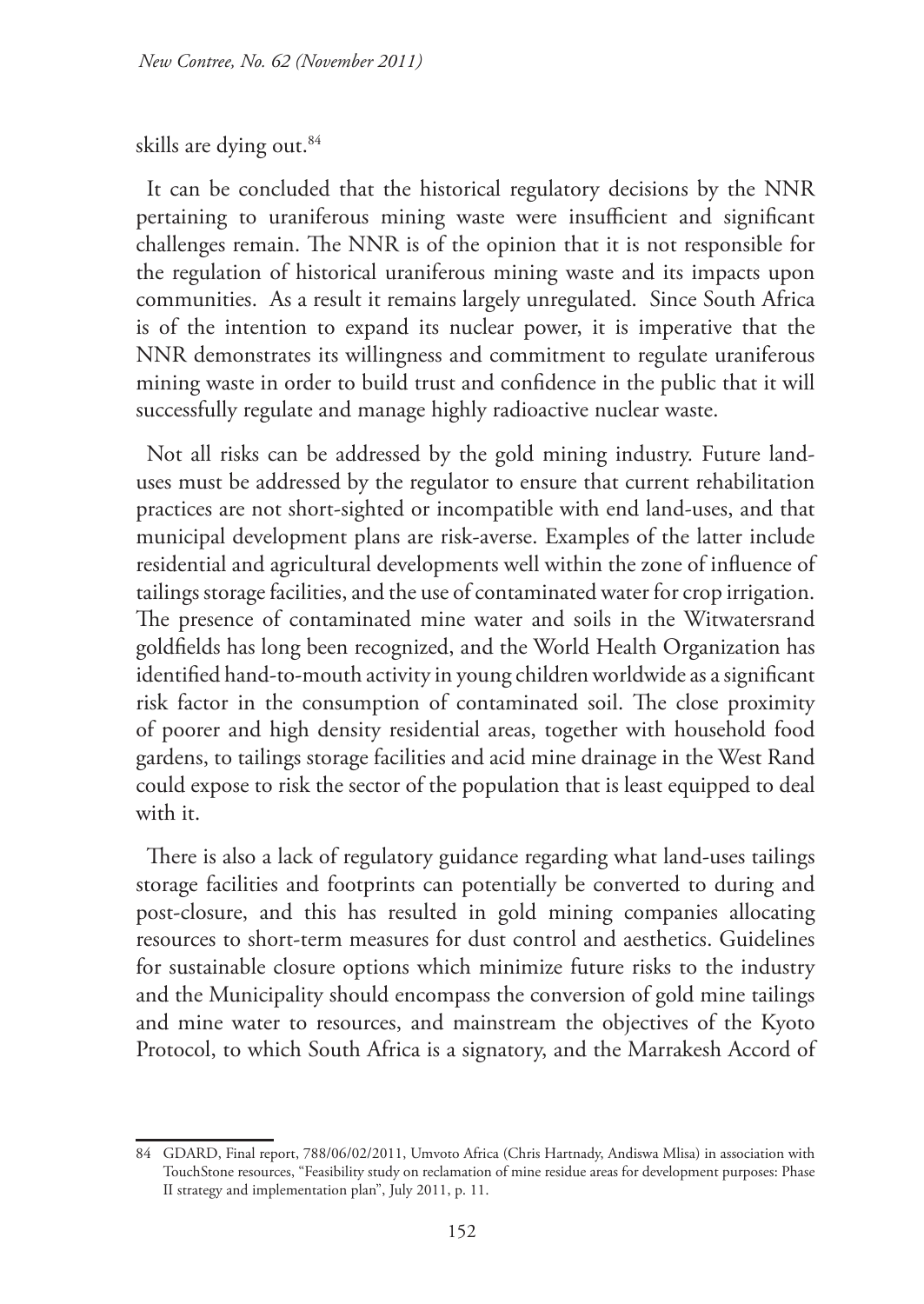2001 which supports the use of new land forms as carbon sinks.<sup>85</sup> Examples include the treatment of mine water to standards suitable for industrial purposes, with concomitant recovery of useful chemical compounds, and the conversion of tailings storage facilities and footprints to restricted "soft" land-uses that combine rehabilitation with economic returns – at least on a break-even basis. Restricted end land-use that are potentially suitable for mine closure outcomes include industrial sites, line landfills, graveyards, sewage sludge disposal and land-farming, and carbon sinks facilitated by the growth of low-water demand and high root-biomass crops, such as certain fibre, pharmaceutical and biofuel species.

<sup>85</sup> MW Sutton, "South African legislation pertinent to gold mine closure and residual risk", A Fourie, M Tibbett and J Wiertz (Eds), *Mine closure* (Australian Centre for Geomechanics, Perth, 2007), pp. 89-102.